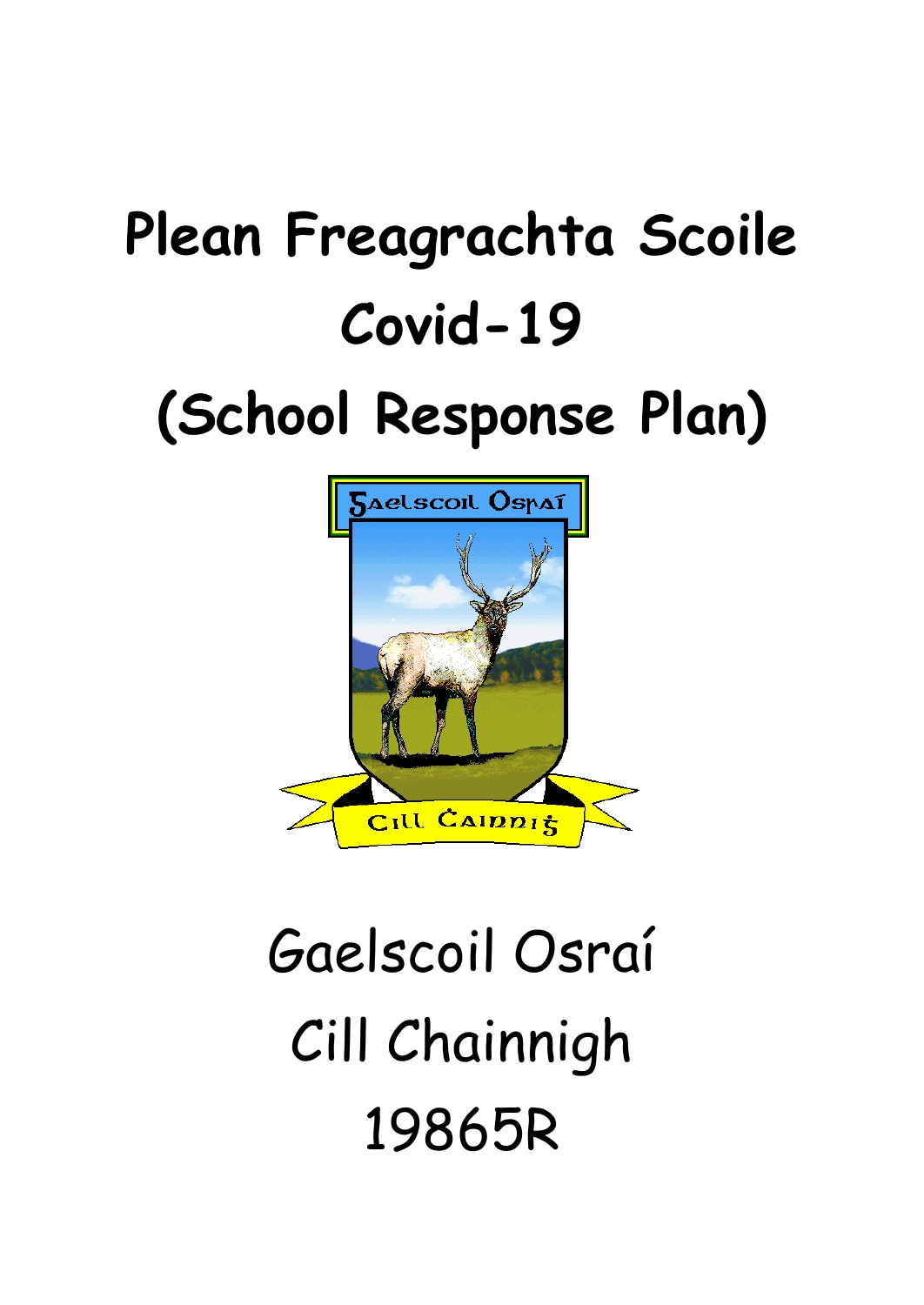#### Introduction

This Covid-19 Response Plan is designed to support the staff and Board of Management (BOM) putting measures in

place that will prevent the spread of Covid-19 in Gaelscoil Osraí.<br>The Covid-19 Response Plan details the policies and practices necessary for a school to meet the Government's 'Return to Work Safely Protocol', the Department of Education and Skills plan for school reopening and to prevent the spread of Covid-19 in the school environment. The plan incorporates current advice about measures to reduce the spread of Covid-19 in the community issued by the National Public Health Emergency Team (NPHET).

It is important that the resumption of school based teaching and learning and the reopening of school facilities comply with the protocol to minimise the risk to students, staff and others. As the advice issued by NPHET continues to evolve, this protocol and the measures management and staff need to address may also change.

The response plan will support the sustainable reopening of our school where the overriding objective is to protect the health of staff and pupils while promoting the educational and development needs of the children in the school.

In line with the Return to Work Safely Protocol, the key to a safe and continued return to work, and re-opening of our schools requires strong communication and a shared collaborative approach between the Board of management, staff, pupils and parents.

This document aims to provide details of:

- **1. COVID-19 School Policy**
- **2. Planning and Preparing for Return to School**
- **3. Return to work safely and Lead Worker Representative(s)**
- **4. Safety Statement and Risk Assessment**
- **5. General advice to prevent the spread of the virus**
- **6. Procedure for Returning to Work (RTW)**
- **7. Control Measures**

**(Including Directions from DoE re Antigen Tests & Facemasks for R.3-R.6 November 2021)**

- **8. Dealing with a suspected case of Covid-19**
- **9. Staff Duties**
- **10. Covid related absence management**
- **11. Employee Assistance and Wellbeing Programme**
- **12. Management Checklist**

The assistance and cooperation of all staff, pupils, parents/guardians, contractors and visitors is critical to the success of the plan.

 Every effort is made to ensure the accuracy of the information provided in this document. However, should errors or omissions be identified, please notify us so that appropriate measures can be taken to rectify same.

Note: The plan is a live working document and may be reviewed and amended to take into account new guidance from [www.Gov.ie1](http://www.Gov.ie1) , [www.dbei.ie](http://www.dbei.ie) [www.hse.ie](http://www.hse.ie) , [www.hpsc.ie](http://www.hpsc.ie) , [www.hsa.ie](http://www.hsa.ie) ; [www.education.ie](http://www.education.ie);

The most up to date Government Advice for the reopening of schools can be found at: [https://www.gov.ie/en/publication/a0bff-reopening-our-primary-and-special-schools/#covid-19-response-plan-for](https://www.gov.ie/en/publication/a0bff-reopening-our-primary-and-special-schools/)[safe-reopening-of-primary-and-special-schools](https://www.gov.ie/en/publication/a0bff-reopening-our-primary-and-special-schools/)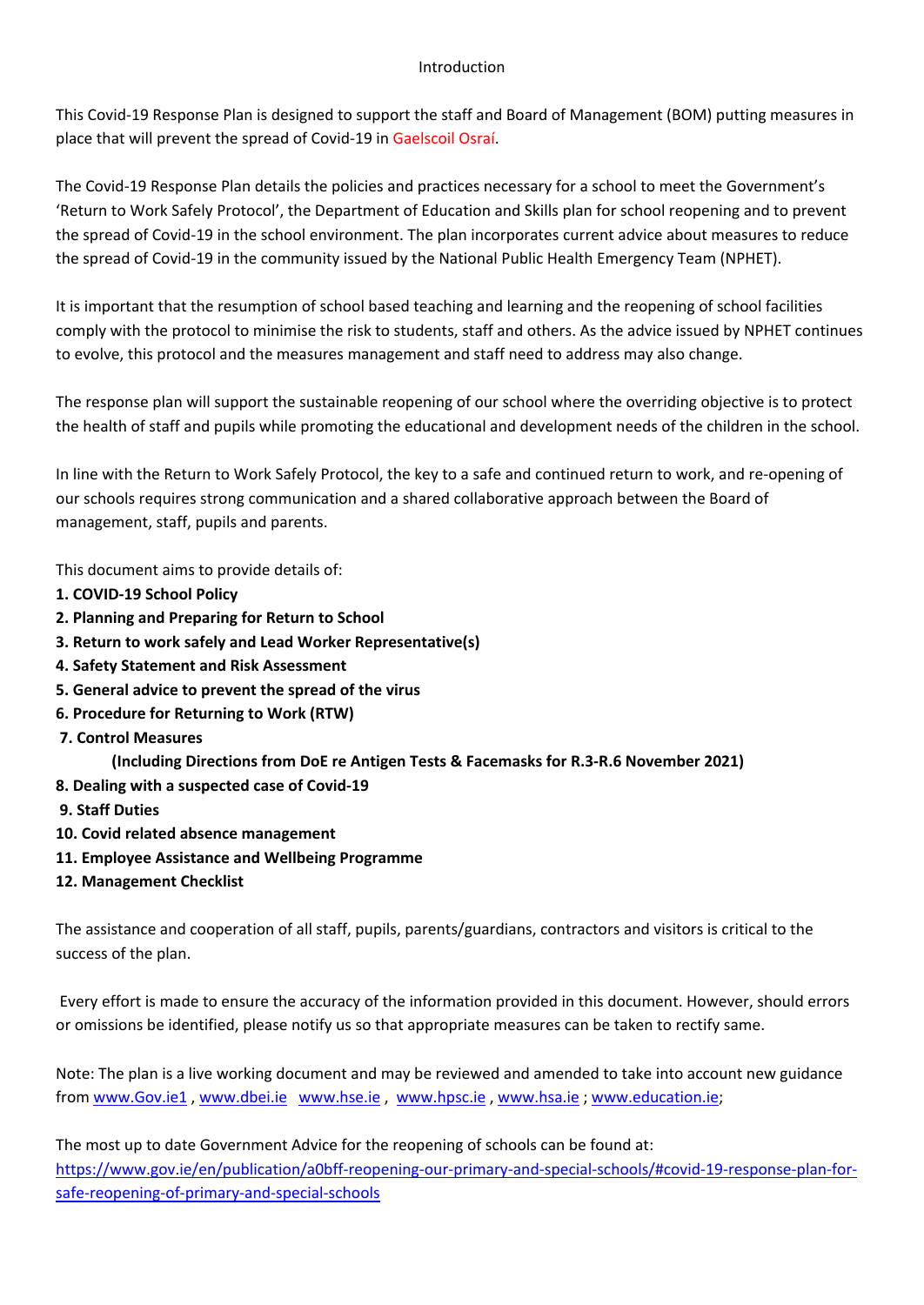#### **1. Gaelscoil Osraí COVID-19 Policy**

This COVID-19 policy outlines our commitment as a school to implement the plan and help prevent the spread of the virus. The policy will be signed and dated by the Principal and Chairperson of the Board of Management and brought to the attention of staff, pupils, parents and others.

#### COVID 19 Policy Statement

Gaelscoil Osraí is committed to providing a safe and healthy workplace for all our staff and a safe learning environment for all our pupils. To ensure that, we have developed the following COVID19 Response Plan. The BOM and all school staff are responsible for the implementation of this plan and a combined effort will help contain the spread of the virus. We will:

- continue to monitor our COVID-19 response and amend this plan in consultation with our staff
- provide up to date information to our staff and pupils on the Public Health advice issued by the HSE and Gov.ie
- display information on the signs and symptoms of COVID-19 and correct hand-washing techniques
- agree with staff, a worker representative who is easily identifiable to carry out the role outlined in this plan in relation to summer provision
- inform all staff and pupils of essential hygiene and respiratory etiquette and physical distancing requirements
- adapt the school to facilitate physical distancing as appropriate in line with the guidance and direction of the Department of Education and Skills
- $\bullet$  keep a contact log to help with contact tracing
- ensure staff and pupils engage with the induction / familiarisation briefing provided by the Department of Education and Skills
- implement the agreed procedures to be followed in the event of someone showing symptoms of COVID-19 while at school
- provide instructions for staff and pupils to follow if they develop signs and symptoms of COVID-19 during school time
- implement cleaning in line with Department of Education and Skills advice

All school staff will be consulted on an ongoing basis and feedback is encouraged on any concerns, issues or suggestions. This can be done through the

Lead Worker Representative(s) Nioclás Ó Cearbhaill who will be supported in line with the agreement between the Department and education partners.

Signed: \_\_\_\_\_\_\_\_\_\_\_\_\_\_\_\_\_\_\_\_\_\_\_\_\_\_\_\_\_\_\_\_\_ Date: \_\_\_\_\_\_\_\_\_\_\_\_\_\_\_\_\_\_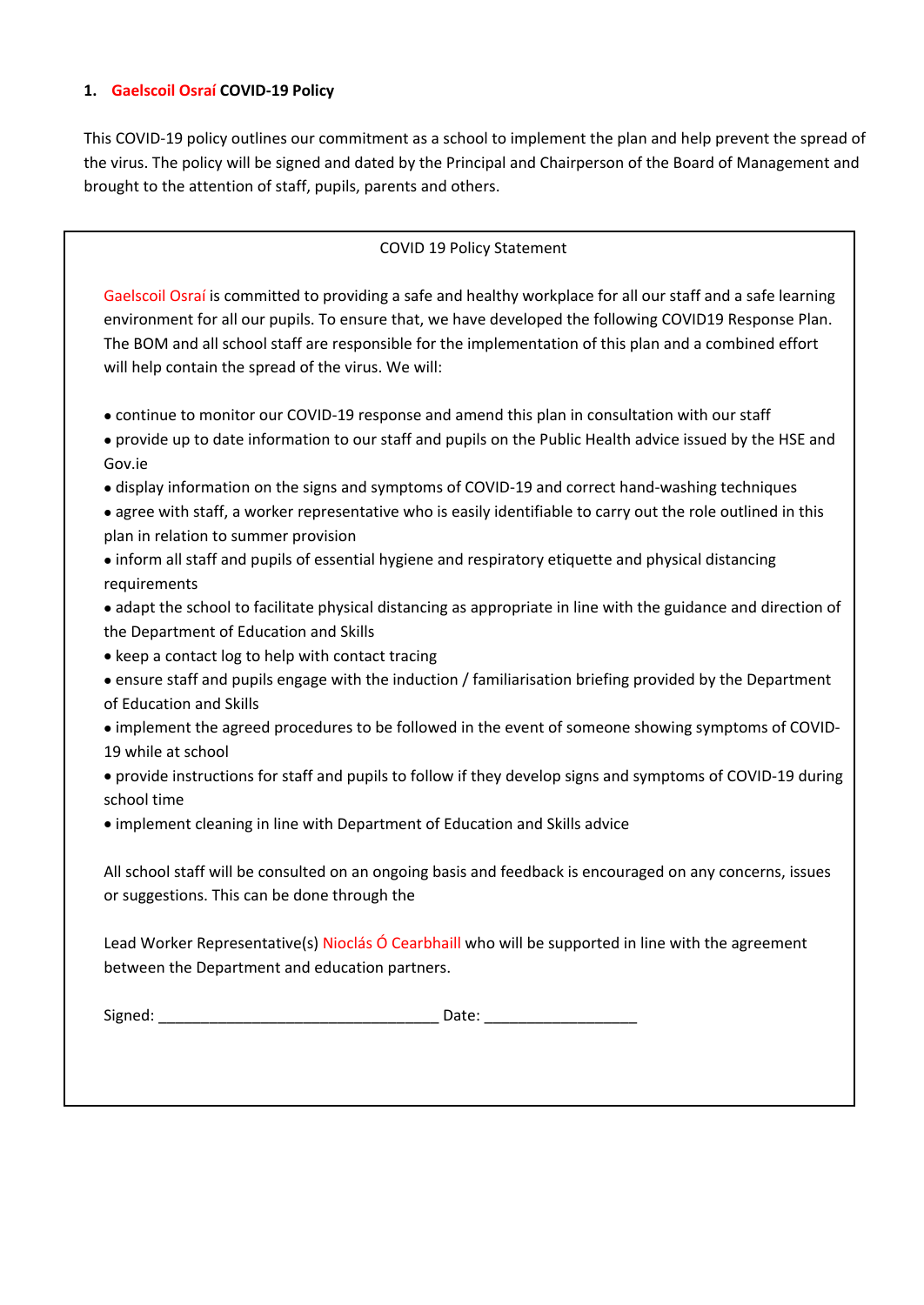#### **2. Planning and Preparing for Return to School**

The Board of Management aims to facilitate the resumption of school based teaching and learning and the return to the workplace of staff. The return to the work must be done safely and in strict adherence to the advice and instructions of public health authorities and the Government.

Details for the reopening of the school facility and the applicable controls are outlined in this document.

School Buildings Before re-opening schools in the new school year schools are reminded to check the following:

• Does the water system need flushing at outlets following low usage to prevent Legionella disease; Completed DWCE.ie Mairt an 25ú Lúnasa

• Has school equipment and mechanical ventilation been checked for signs of deterioration or damage before being used again; YES

• Have bin collections and other essential services resumed. YES

#### **Signage**

 Schools will be required to display signage outlining the signs and symptoms of COVID-19 and to support good hand and respiratory hygiene. The following is a link to the dedicated area of the Health Protection and Surveillance Centre (HPSC) website where there are a number of posters, including those appropriate for primary school pupils, located. Irish versions are also available here.

<https://www.hpsc.ie/a-z/respiratory/coronavirus/novelcoronavirus/posters/>Schools can download the posters and display in prominent areas such as offices, corridors, staffroom area, classrooms and toilets. Schools do not need to do this now as the posters may be updated during the summer and further information will issue on signage closer to the planned reopening.

#### **Reviewing the safe operation of schools**

The BOM aims to facilitate the continuation of school based teaching and learning and a safe working environment for staff. The operation of schools must be done safely and in strict adherence to the public health advice and any guidance issued by the Department of Education.

Details for the safe operation of a school facility and the applicable controls are outlined in this document. Each

- school will need to review their current processes to ensure that they include the following:<br>• Arrangements to keep up to date with public health advice, changes to and Department of Education updates;
- Arrangements to pass on this information in a timely manner to staff, pupils, parents and others as required;
- 
- 
- 
- 
- Ensured that staff have reviewed the training materials provided by the Department of Education<br>• Provided staff with access to the Return to Work (RTW) form<br>• Identified a Lead Worker representative<br>• Displayed posters
- classrooms to support physical distancing Removed unnecessary clutter to facilitate ongoing cleaning of the school taking into account the importance
- 
- of having educational materials to create a stimulating learning environment;<br>• Updated the health and safety risk assessment<br>• Made necessary arrangements to limit access to the school to necessary visitors and maintain r
- contacts to the school<br>• Reviewed the school buildings to check the following after any period of closure: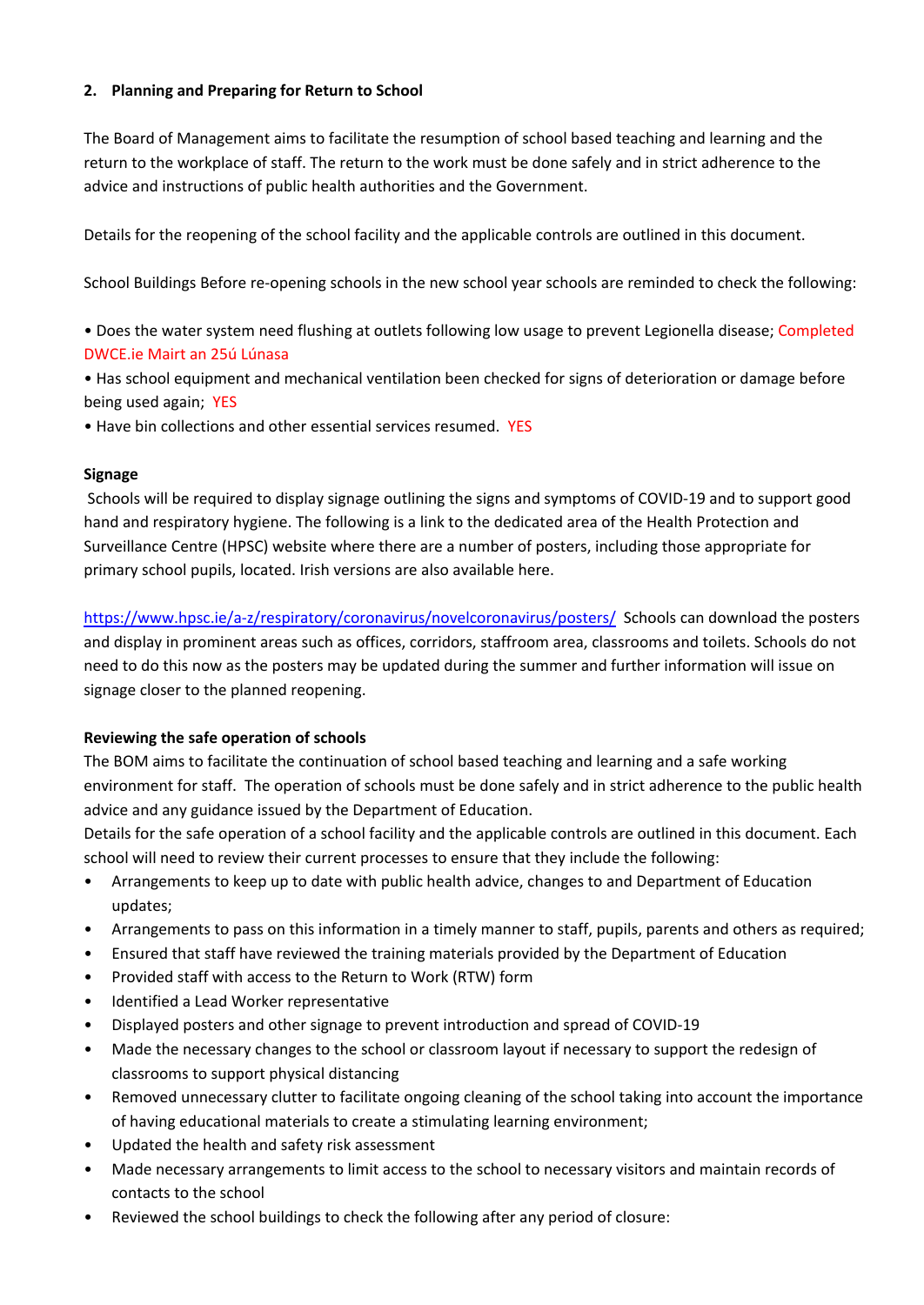- 
- Poes the water system need flushing at outlets following low usage to prevent Legionella disease;<br>Has school equipment and mechanical ventilation been checked for signs of deterioration or damage before being used again;<br>Have bin collections and other essential services resumed.
- 

There are checklists in place to assist schools on the details of what is needed for these arrangements in the Appendices of this plan.

#### **Procedure for Returning to Work (RTW)**

 In order to return to the workplace, staff must complete a **Return to Work (RTW)** form, which is available electronically or from the Principal. A hard copy is attached also at **Appendix 1.**

A RTW form should only be completed **at least 3 days prior** to any proposed date of return to the workplace.

On receipt of the completed form the Principal will provide: details of the **Induction Training** for completion by new staff prior to the return to the workplace and details of any additional health and safety measures in place in the school to facilitate the staff member's return to the school facility.

#### **Note: Induction Training for staff will be developed by the Department in consultation with stakeholders and made available for all schools and staff.**

#### **3. Return to work safely and Lead Worker Representative**

Responsibility for the development and implementation of the Covid-19 Response Plan and the associated control measures lies primarily with the Board of Management and the School Leadership.

The Return to Work Safely protocol provides for an agreed procedure between management and staff to appoint a Lead Worker Representative to carry out a specific role.

Strong communication and a shared collaborative approach is key to protecting against the spread of COVID-19 in schools, and looking after the health, safety and wellbeing of staff and pupils. Adherence to the Work Safely Protocol will only be achieved if everyone has a shared responsibility in implementing the measures contained within the Protocol in their place of work.

If a staff member has any concerns or observations in relation to the COVID-19 Response Plan, control measures or the adherence to such measures by staff, pupils or others he/she should contact the lead worker(s) who will engage with the principal/BOM.

#### **In summary, the role of the LWR is to:**

- Represent all staff in the workplace regardless of role, and be aware of specific issues that may arise in respect of different staff cohorts;
- Work collaboratively with school management to ensure, so far as is reasonably practicable, the safety, health and welfare of employees in relation to COVID-19;
- Keep up to date with the latest COVID-19 public health advice;
- In conjunction with school management, promote good hygiene practices such as washing hands regularly and maintaining good respiratory etiquette along with maintaining social distancing in accordance with public health advice;
- Assist school management with implementing infection prevention control measures to suppress COVID-19 in the workplace in line with the Work Safely Protocol and current public health advice;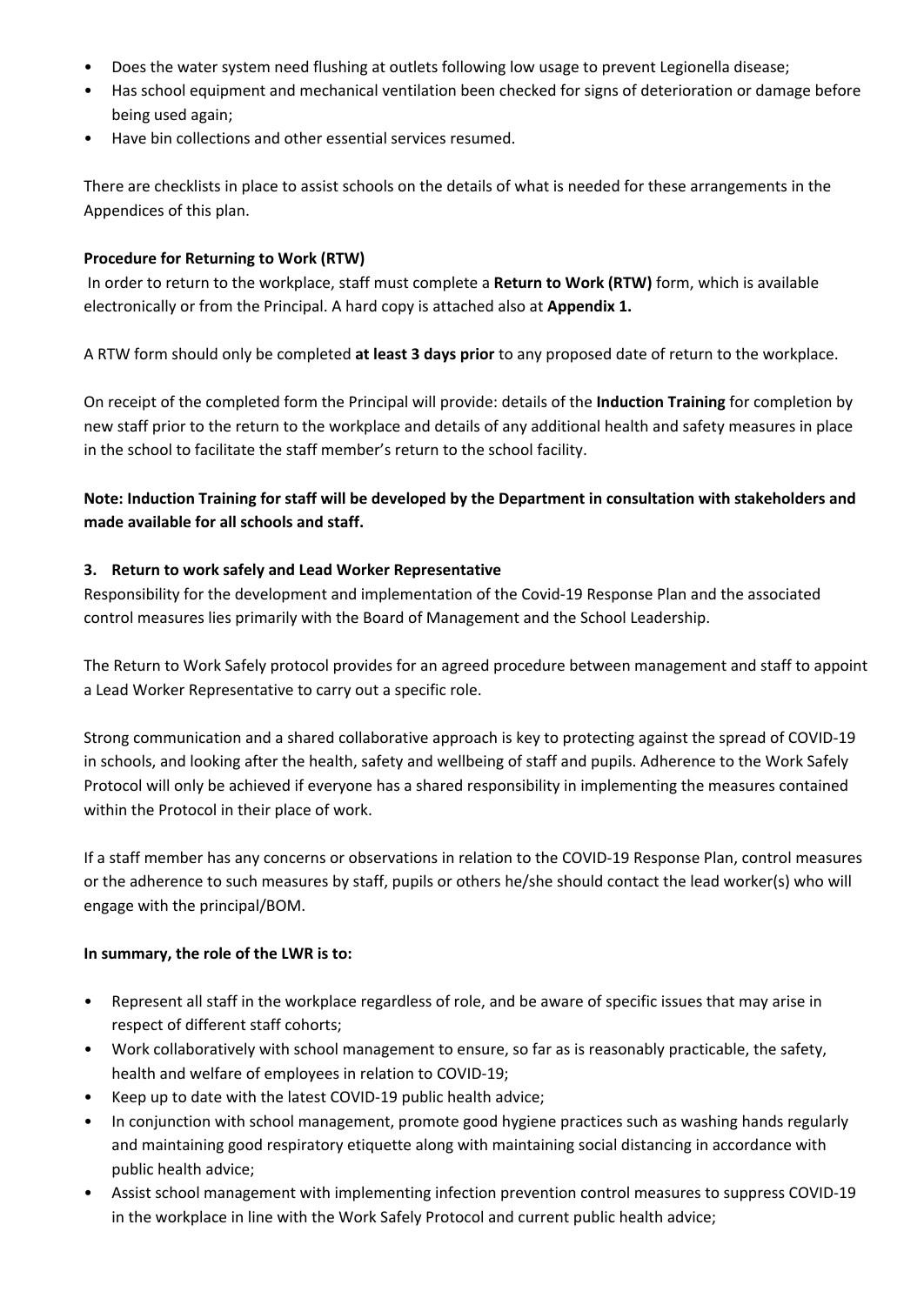- In conjunction with school management, monitor adherence to measures put in place to prevent the spread of COVID-19;
- 
- Conduct regular reviews of safety measures;<br>• Report any issues of concern immediately to school management and keep records of such issues and actions taken to rectify them;
- Consult with the school management on the school's COVID-19 Response Plan in the event of someone developing COVID-19 while in school including the location of an isolation area and a safe route to that area;
- Following any incident, assess with the school management any follow up action that is required;
- Consult with colleagues on matters relating to COVID-19 in the workplace;
- Make representations to school management on behalf of their colleagues on matters relating to COVID-19 in the workplace.

| Name(s) of Lead Worker representative:        | Contact details              |
|-----------------------------------------------|------------------------------|
| Nioclás Ó Cearbhaill                          | nioclas@osrai.com 0872255751 |
| Name(s) of Deputy Lead Worker representative: | Contact details              |
| Éileen Sheenan                                | runai@osrai.com 0868551574   |
|                                               |                              |

All staff, parents/guardians, contractors and visitors have a responsibility both as individuals and collectively to have due regard for their own health and safety and that of others and to assist with the implementation of the Covid-19 Response Plan and associated control measures.

#### **4. Safety Statement and Risk Assessment**

COVID-19 represents a hazard in the context of health and safety in the school environment. A template risk assessment to identify the control measures required to mitigate the risk of COVID-19 in school settings is

attached at **Appendix 2**.<br>It is important that schools review their emergency procedures involving, fire safety, first aid, accidents and dangerous occurrences to consider any new risks that arise due to the school's COVID-19 Response Plan. Any changes to the schools existing emergency procedures should be documented.

Schools should also review their existing risk assessments to consider any new risks that arise due to the school's COVID-19 Response Plan. Any changes to the school's current risk assessments should also be documented.

#### First Aid/Emergency Procedure

The standard First Aid/emergency procedure shall continue to apply in schools. In an emergency or in case of a serious incident, schools should call for an ambulance or the fire brigade on 112/999 giving details of location and type of medical incident.

#### **5. General advice to prevent the spread of the virus**

In order to prevent the spread of COVID-19 it is important to know and recognise the symptoms of coronavirus (which includes the DELTA variant).

Common symptoms of coronavirus include:

- a fever (high temperature 38 degrees Celsius or above).
- a new cough this can be any kind of cough, not just dry.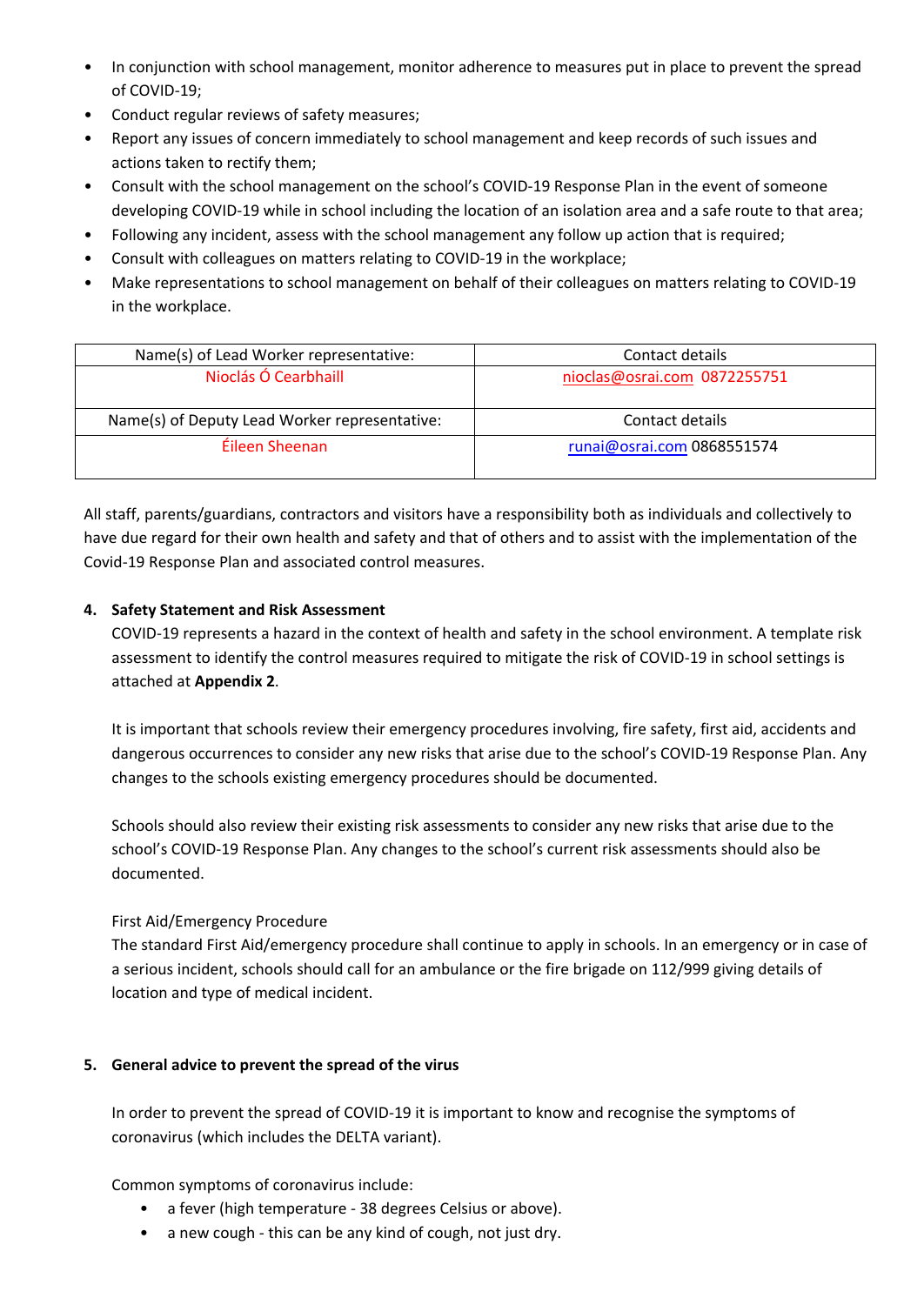- shortness of breath or breathing difficulties.
- loss or change in your sense of smell or taste this means you've noticed you cannot smell or taste anything, or things smell or taste different to normal
- Fatigue
- Aches and Pains

Other uncommon symptoms of coronavirus include:

- sore throat
- headaches
- runny or stuffy noses
- feeling sick or vomiting
- diarrhoea

The best way to prevent the spread of COVID-19 in a school is to minimise the risk of introduction of the disease into the school setting in the first place.

#### **How to Minimise the Risk of Introduction of COVID-19 into Schools:**

Promote awareness of COVID-19 symptoms, as listed above

- Advise staff and pupils that have symptoms not to attend school, to phone their doctor and to follow HSE guidance on self-isolation;
- Advise staff and pupils to self-isolate or restrict their movements at home if they display any signs or symptoms of COVID-19 and contact their family doctor to arrange a test
- Advise staff and pupils, to follow the HSE advice if they are a close contact of a suspected/ confirmed case of Covid-19.
- If they have travelled outside of Ireland; in such instances staff and pupils are advised to consult and follow latest Government advices in relation to foreign travel.
- Advise staff and pupils that develop symptoms at school to bring this to the attention of the Principal promptly;
- 
- Ensure that staff and pupils know the protocol for managing a suspected case of COVID-19 in school<br>• Advise staff and pupils to cooperate with any public health officials and the school for contact tracing purposes and follow any public health advice in the event of a case or outbreak in the school;
- Everyone entering the school building needs to perform hand hygiene with a hand sanitiser;
- Visitors to the school during the day should be by prior arrangement and should be received at a specific contact point;
- Physical distancing (of 2m) should be maintained between staff and visitors where possible.

Staff, pupils and visitors should at all times adhere to the up to date advice and instructions of the public health authorities in relation to protecting oneself and others against the risk posed by the Covid-19 virus.

Updated advice from the HSE is available on its website –<https://www2.hse.ie/coronavirus/>

The Department of Education and Skills will ensure all updated advice is circulated to schools. Gaelscoil Osraí will arrange for this advice to be circulated to staff, pupils and visitors in a timely manner.

The Department has been working closely with the HSE and the Health Protection Surveillance Centre (HPSC) to develop health advice which has been tailored to the needs of schools in order to support schools in planning for reopening in autumn. The link to the Interim Public Health recommendations for the reopening of schools can be found here [https://static.rasset.ie/documents/news/2020/07/interim-recommendations-for-the-reopening-of](https://static.rasset.ie/documents/news/2020/07/interim-recommendations-for-the-reopening-of-schools-and-educational-facilities.pdf)[schools-and-educational-facilities.pdf](https://static.rasset.ie/documents/news/2020/07/interim-recommendations-for-the-reopening-of-schools-and-educational-facilities.pdf)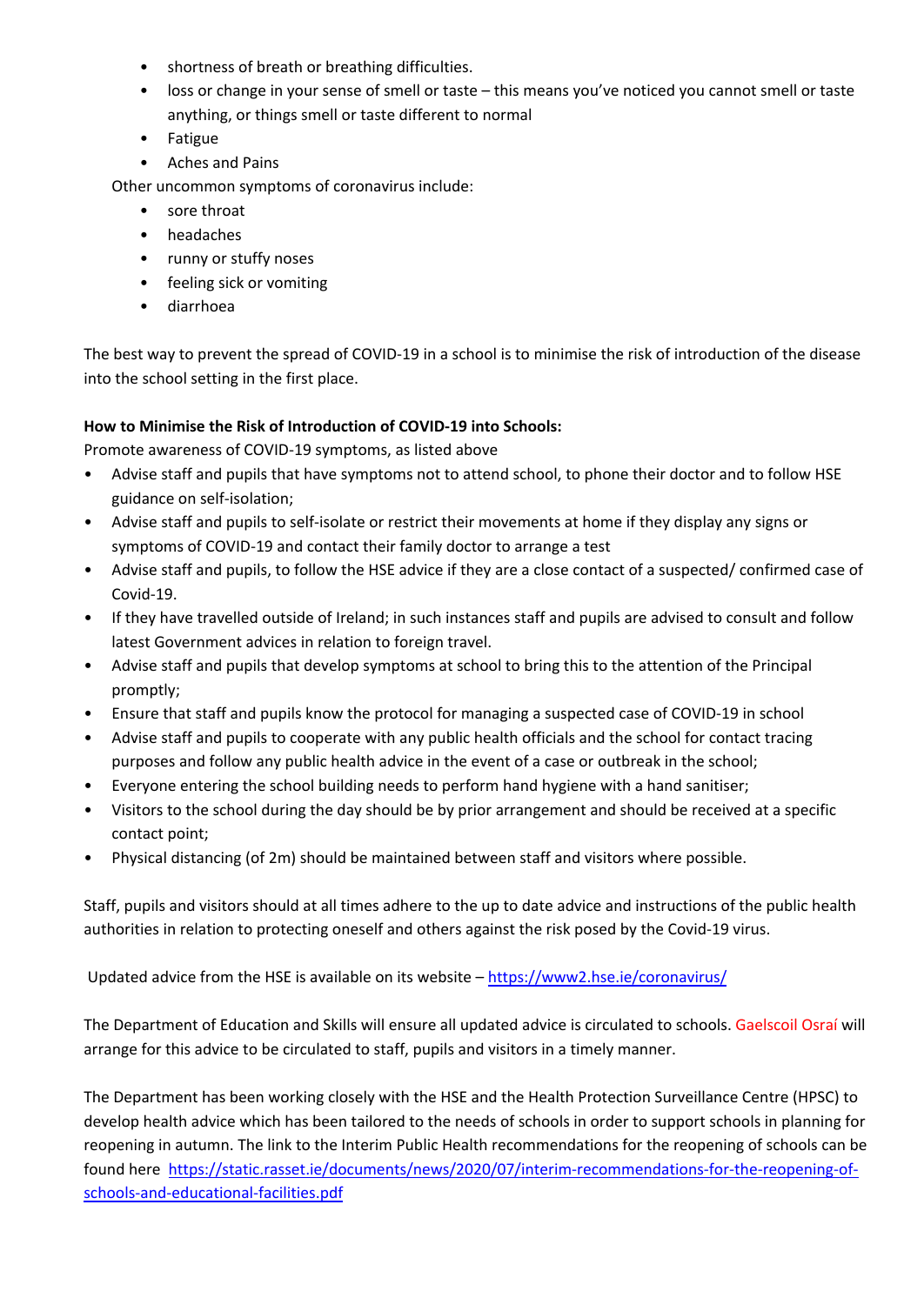The advice will continue to be updated in line with public health advice generally and will inform the development of more detailed guidance for schools by the Department of Education. [https://www.education.ie/en/covid-19/interim-recommendations-for-the-reopening-of-schools-and](https://www.education.ie/en/covid-19/interim-recommendations-for-the-reopening-of-schools-and-educationalfacilities.pdf)[educationalfacilities.pdf](https://www.education.ie/en/covid-19/interim-recommendations-for-the-reopening-of-schools-and-educationalfacilities.pdf)

#### **Managing the risk of spread of COVID-19**

#### Access to School and Contact Log

Access to the school building will be in line with agreed school procedures.

Arrangements for necessary visitors such as contractors and parents will be restricted to essential purposes and limited to those who have obtained prior approval from the principal. The Department of Education Inspectorate may also need to visit schools and centres for education to support them as appropriate in the implementation of public health advice relating to creating a safe learning and working environment for all. The prompt identification and isolation of potentially infectious individuals is a crucial step in restricting the spread of the virus and protecting the health and safety of the individuals themselves and other staff, contractors and visitors at the workplace. A detailed sign in/sign out log of those entering the school facilities should be maintained. The school should maintain a log of staff and pupil contacts.

The Data Protection Commission has provided guidance on the data protection implications of the return to work protocols. This advice can be found here:

[https://www.dataprotection.ie/sites/default/files/uploads/2020-](https://www.dataprotection.ie/sites/default/files/uploads/2020-07/Data%20Protection%20implications%20of%20the%20Return%20to%20Work%20Safely%20Protocol.pdf) [07/Data%20Protection%20implications%20of%20the%20Return%20to%20Work%20Safely%20Protocol.pdf](https://www.dataprotection.ie/sites/default/files/uploads/2020-07/Data%20Protection%20implications%20of%20the%20Return%20to%20Work%20Safely%20Protocol.pdf)

Schools are reminded that all school records and data must be maintained and processed in compliance with the GDPR and the Data Protection Acts. The responsibility for compliance with the legislation rests with each school (or ETB) in their role as data controller.

#### **COVID-19 Tracker App**

COVID Tracker app is a free and easy-to-use mobile phone app that will:

- alert you if you have been in close contact with someone who has tested positive for COVID-19 (coronavirus)
- keep other app users safe by alerting them if you test positive for COVID-19
- give you advice on what to do if you have symptoms

You can download the free app from Apple's AppStore or the GooglePlay store

#### **Wash your hands frequently**

Regular hand washing with soap and water is effective for the removal of COVID-19.

Follow the HSE guidelines on handwashing: For advice from HSE on how to wash your hands the following link will be helpful: <https://www2.hse.ie/wellbeing/how-to-wash-your-hands.html>

Warm water is preferable to hot or cold water for hand washing but if the plumbing system only supplies cold water, a soap that emulsifies easily in cold water should be used.

Wash hand basins, running water, liquid soap and hand drying facilities should be provided in all toilets, kitchens and any food preparation areas.

Hand washing facilities should be maintained in good condition and supplies of soap and towels should be topped up regularly to encourage everyone to use them.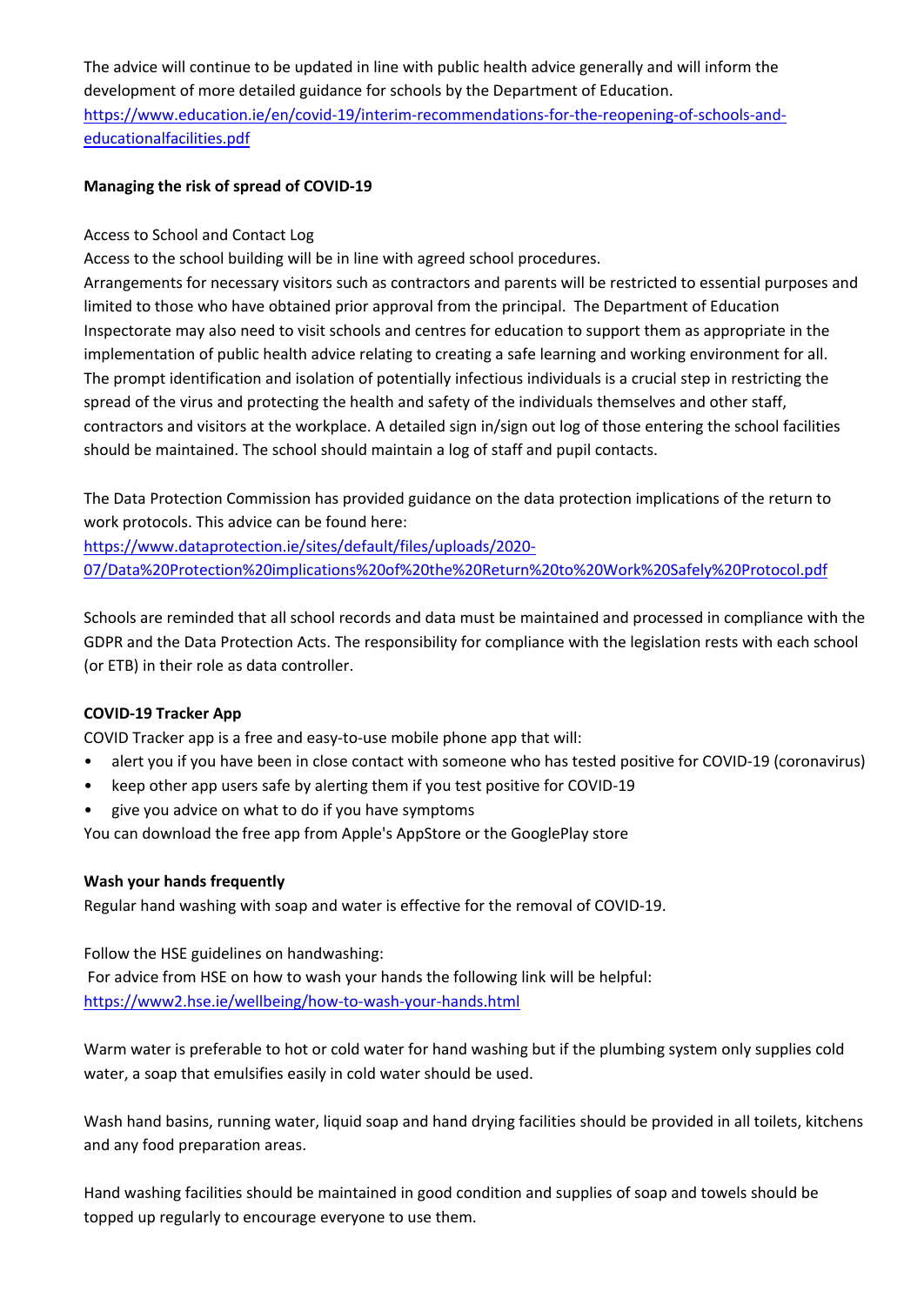Posters displaying hand washing techniques and promoting hand washing should be placed on walls adjacent to washing facilities and can be laminated or placed in a plastic sleeve.

#### **Hand Hygiene and Hand Sanitisers**

Hand hygiene can also be achieved by the use of a hand sanitisers (when hands are clean). Hand sanitisers are more readily deployed in school settings to avoid disruption to teaching and learning and to avoid congestion of staff and pupils waiting to use hand washing facilities.

They will be available at entry and exit points and in each classroom.

#### **Frequency of Hand Hygiene**

Pupils and staff should perform hand hygiene:

- On arrival at school;
- Before eating or drinking;
- After using the toilet;
- After playing outdoors;
- When their hands are physically dirty;
- When they cough or sneeze.

#### **Avoid touching eyes, nose and mouth**

Why? Hands touch many surfaces and can pick up viruses. Once contaminated, hands can transfer the virus to your eyes, nose or mouth.

#### **Physical distancing**

Physical distancing is recommended to reduce the spread of infection in the workplace.

Physical distancing can be usefully applied in primary and special school settings allowing for some flexibility when needed. It must be applied in a practical way to recognise that the learning environment cannot be dominated by a potentially counterproductive focus on this issue. Physical distancing will look different across the various ages and stages of learning. Care should be taken to avoid generating tension or potential conflict and some flexibility in the implementation of measures may be required at times.

It is also recognised that it is not always possible for staff to maintain physical distance from pupils and it is not appropriate that they would always be expected to do so where this could have a detrimental impact on the pupil i.e. if a child sustains an injury and requires first aid.

However, where possible staff should maintain a minimum of 1m distance and where possible 2m. They should also take measures to avoid close contact at face to face level such as remaining standing rather than sitting beside/crouching down.

Physical distancing falls into two categories:

- Increasing separation
- Decreasing interaction

#### **Increasing separation**

The guidance documents provided by the Department of Education on optimal school layout and referenced above should be used by schools to increase separation to the greatest degree possible

- To maintain physical distancing in the classroom, primary schools and special schools should:
- 1. Reconfigure class spaces to maximise physical distancing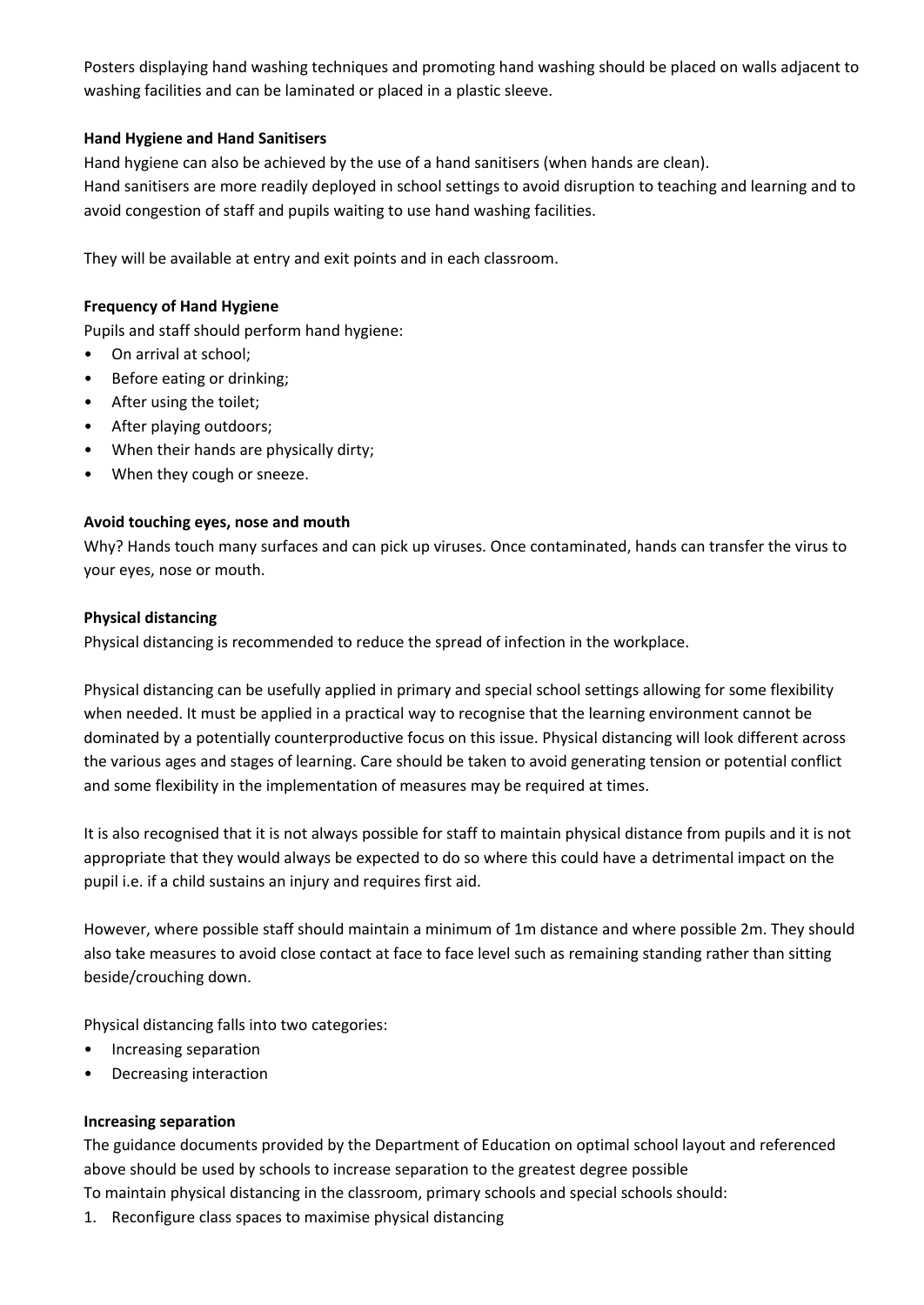2. Utilise and reconfigure all available space in the school in order to maximise physical distancing To support primary schools and special schools in the implementation of physical distancing in the classroom, the Department has developed a suite of illustrative classroom layouts of potential options (including arrangements for special classes) which are in accordance with the public health advice, and assumes

- Room is clear of any unnecessary furniture/shelves etc. on the walls
- A variety of classroom sizes.

A link to the suite of illustrative primary classroom layouts is available A link to illustrative special classes is available

The teacher's desk should be at least 1m and where possible 2m away from pupil desks.

#### **Decreasing interaction**

The extent to which decreasing interaction is possible in a primary or special school will depend on the school setting and a common-sense approach is required recognising the limits to which this can be achieved between pupils.

In primary and special schools a distance of 1m should be maintained between desks or between individual pupils. It is recognised that younger children are unlikely to maintain physical distancing indoors. Therefore achieving this recommendation in the first four years of primary or special schools, is not a pre-requisite to reopening a primary or special school for all pupils.

Where possible work stations should be allocated consistently to the same staff and children rather than having spaces which are shared.

The risk of infection may be reduced by structuring pupils and their teachers into Class Bubbles (i.e. a class grouping which stays apart from other classes as much as possible) and discrete groups or "Pods" within those class bubbles, to the extent that this is practical.

If the class is divided into Pods, there should be at least (1m distance) between individual Pods within the Class Bubble and between individuals in the pod, whenever possible.

Generally speaking the objective is to limit contact and sharing of common facilities between people in different Class Bubbles (and Pods within those Class Bubbles) as much as possible, rather than to avoid all contact between Pods, as the latter will not always be possible.

The aim of the system within the school is that class grouping mix only with their own class from arrival at school in the morning until departure at the end of the school day. The Pods within those Class Bubbles is an additional measures, to limit the extent of close contact within the Class Bubble.

Pod sizes should be kept as small as is likely to be reasonably practical in the specific classroom context. To the greatest extent possible, pupils and teaching staff should consistently be in the same Class Bubbles although this will not be possible at all times.

Different Class Bubbles should where possible have separate breaks and meal times or separate areas at break or meal times

Sharing educational material between Pods should be avoided/minimised where possible.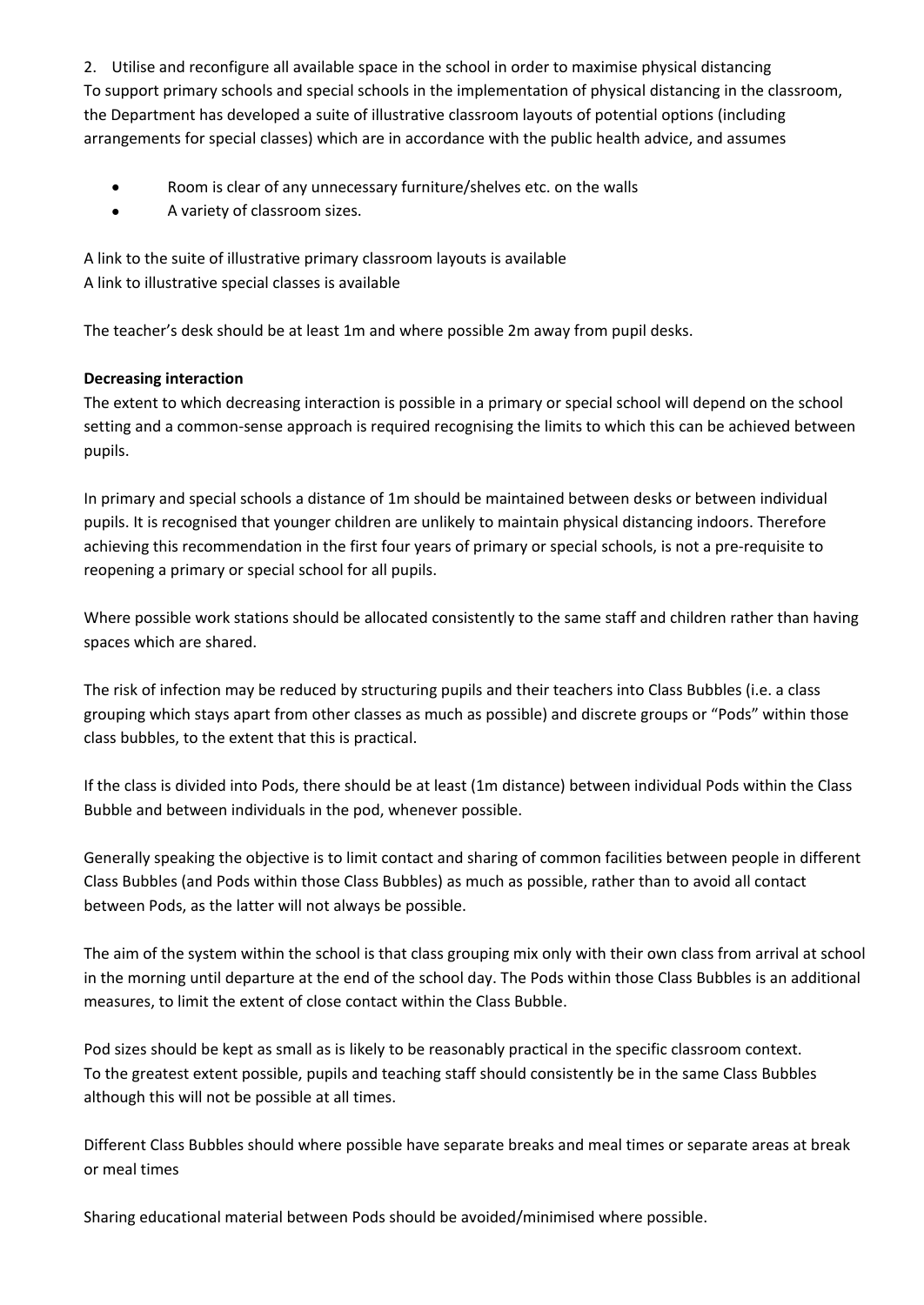Staff members who move from class bubble to class bubble should be limited as much as possible.

- Additional measures to decrease interaction include:<br>• Limit interaction on arrival and departure and in hallways and other shared areas.
	-
	- Social physical contact (hand to hand greetings, hugs) should be discouraged. Where pupils need to move about within the classroom to perform activities (access to a shared resource) it should be organized to the greatest degree possible to minimize congregation at the shared
	- resource.<br>• Staff and pupils should avoid sharing of personal items.
	- Encourage pupils to avoid behaviours that involve hand to mouth contact (putting pens/pencils in the
	- mouth). Where teaching and learning involves use of keyboards or tablets, the contact surface of the device should be cleaned regularly and hand hygiene encouraged. •
	-

#### **Physical Distancing outside of the classroom and within the school**

School drop off/collection

Arrangements for dropping off/collecting pupils are arranged to encourage physical distancing of 2m where possible.

Walking/cycling to school are encouraged as much as possible.

Arrangements should be made to maintain a distance of 2m between parents and guardians and between parents and guardians and school staff. Carrchlos na Scoile has been made available to facilitate 2m distancing during drop-off/collection times.

Aim of any arrangements is to avoid congregation of people at the school gates where physical distancing may not be respected.

Staggered drop off/pick up times are in place in Gaelscoil Osraí.

Consideration may be given to where pupils congregate as they arrive at school. This could include heading straight to their small group designated learning space/classroom. Pupils proceed immediately to their Seomraí Ranga upon entry to school grounds.

#### **Staff**

A distance of 2m is recommended for physical distancing by staff. This is particularly relevant to distancing between adults when they are not engaged in teaching such as the staff room and arriving to work.

If 2m cannot be maintained in staff groups, as much as distance as is possible and updated guidance on face covering should be observed.

Physical distancing is observed between staff members within the staff room through the use of staggered breaks etc.

Staff meetings are held remotely or in small groups or in large spaces to facilitate physical distancing.

Implement no hand shaking policy.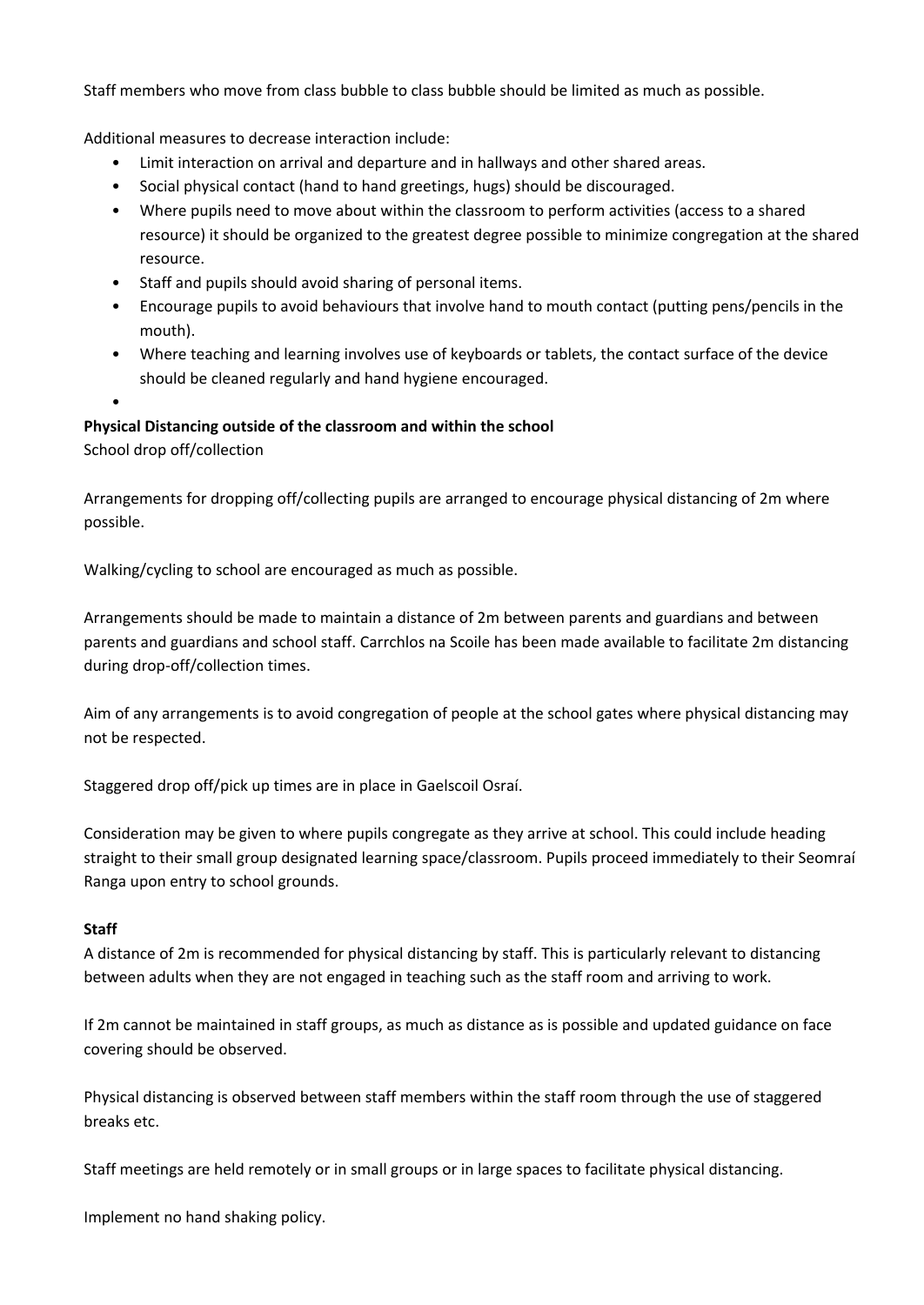Minimise gathering of school staff at the beginning or end of the school day.

Staff can rotate between areas/classes but this should be minimized where possible.

Canteen/Seomra Foirne

Ensure physical distancing is applied in canteen facilities Stagger canteen use and extend serving times to align with class groupings. Implement a queue management system.

#### Corridors and Stairwells

Briefly passing someone in a hall is very unlikely to contribute significantly to the spread of infection if people do not have physical contact and avoid informal group discussions.

#### Yard/Supervision

The risk of transmission from contact with outside surfaces or play areas is low. Lunch times/outdoor activities are adjusted to minimise crowding at the entrance and exits. It is not possible to maintain physical distancing when pupils in primary or special schools play together outdoors, but in so far as practical it is helpful to keep to consistent groups. Break times and outdoor access are staggered. Children are encouraged to perform hand hygiene before and after outdoor activities. Minimise equipment sharing and clean shared equipment between uses by different people.

#### **Practice respiratory hygiene**

Make sure you, and the people around you, follow good respiratory hygiene. This means covering your mouth and nose with a tissue or your bent elbow when you cough or sneeze. Then dispose of the used tissue immediately.

By following good respiratory hygiene, you protect the people around you from viruses such as cold, flu and Covid19.

Good hygiene practices and washing your hands properly and regularly can help stop the spread of the virus. It is, therefore, crucial that all staff adhere to this advice and adopt the following practices as strictly as possible.

#### **Do**

- Wash your hands properly and often
- Cover your mouth and nose with a tissue or your sleeve when you cough and sneeze
- Put used tissues into a bin and wash your hands
- Clean and disinfect frequently touched objects and surfaces.

#### **Do Not**

- Touch your eyes, nose or mouth if your hands are not clean
- Share objects that touch your mouth for example, bottles, cups, cutlery, etc

#### **People at very high risk (extremely vulnerable):**

Current public health guidelines have identified groups who are defined as being at very high risk. The HSE has set out these groups, which include people who: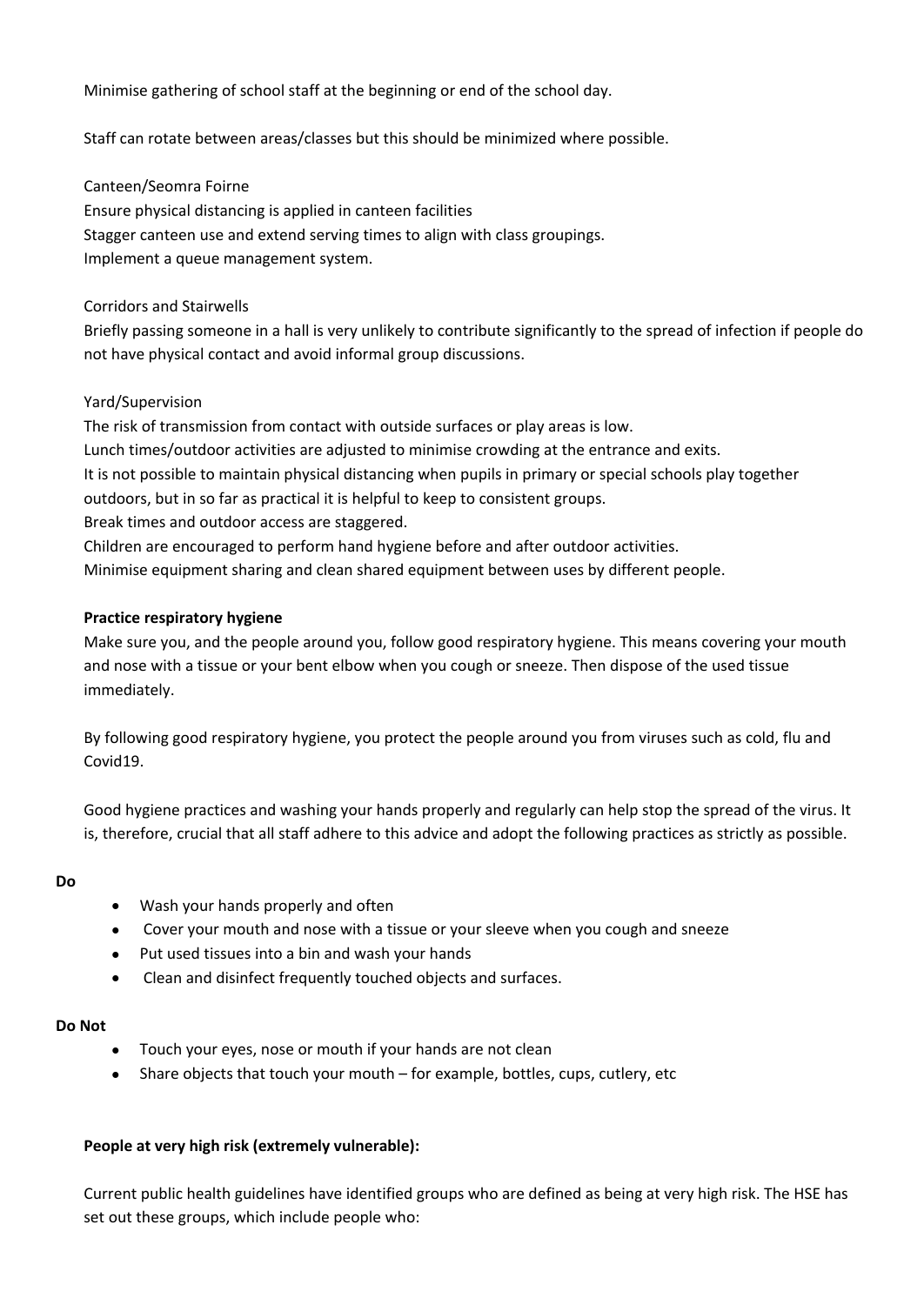- The list of people in very high risk groups include people who:
- are over 70 years of age even if you're fit and well
- have had an organ transplant
- are undergoing active chemotherapy for cancer
- are having radical radiotherapy for lung cancer have cancers of the blood or bone marrow such as leukaemia, lymphoma or myeloma who are at any stage of treatment
- are having immunotherapy or other continuing antibody treatments for cancer
- are having other targeted cancer treatments which can affect the immune system, such as protein kinase inhibitors or PARP inhibitors
- have had bone marrow or stem cell transplants in the last 6 months, or who are still taking immunosuppression drugs
- severe respiratory conditions including cystic fibrosis, severe asthma, pulmonary fibrosis, lung fibrosis, interstitial lung disease and severe COPD
- have a condition that means you have a very high risk of getting infections (such as SCID, homozygous sickle cell)
- are taking medicine that makes you much more likely to get infections (such as high doses of steroids or immunosuppression therapies)
- have a serious heart condition and you are pregnant

The advice for this group is available from the HSE. Staff who are in this group should self-declare on the Return to Work form if they believe that they are at very high risk. Details of the leave arrangements that will apply will be updated by the Department of Education and Skills.

If the Board/Principal is unsure whether or not staff fall into the very high-risk category, advice will be sought from the Occupational Health Service.

#### **6&7 Procedure for Return to Work and Control Measures**

A range of essential control measures have been implemented to reduce the risk of the spread of Covid-19 virus and to protect the safety, health and welfare of staff, pupils, parents/guardians and visitors as far as possible within the school .

These control measures are outlined in this document.

The control measures shall continue to be reviewed and updated as required on an ongoing basis.

It is critical that staff, pupils, parents/guardians and visitors are aware of, and adhere to, the control measures outlined and that they fully cooperate with all health and safety requirements.

*Staff, in particular, should note that they have a legal obligation under Section 13 of the Safety, Health and Welfare at Work Act 2005 to comply with health and safety requirements and to take reasonable care for the health and safety of themselves, their colleagues and other parties within the workplace.*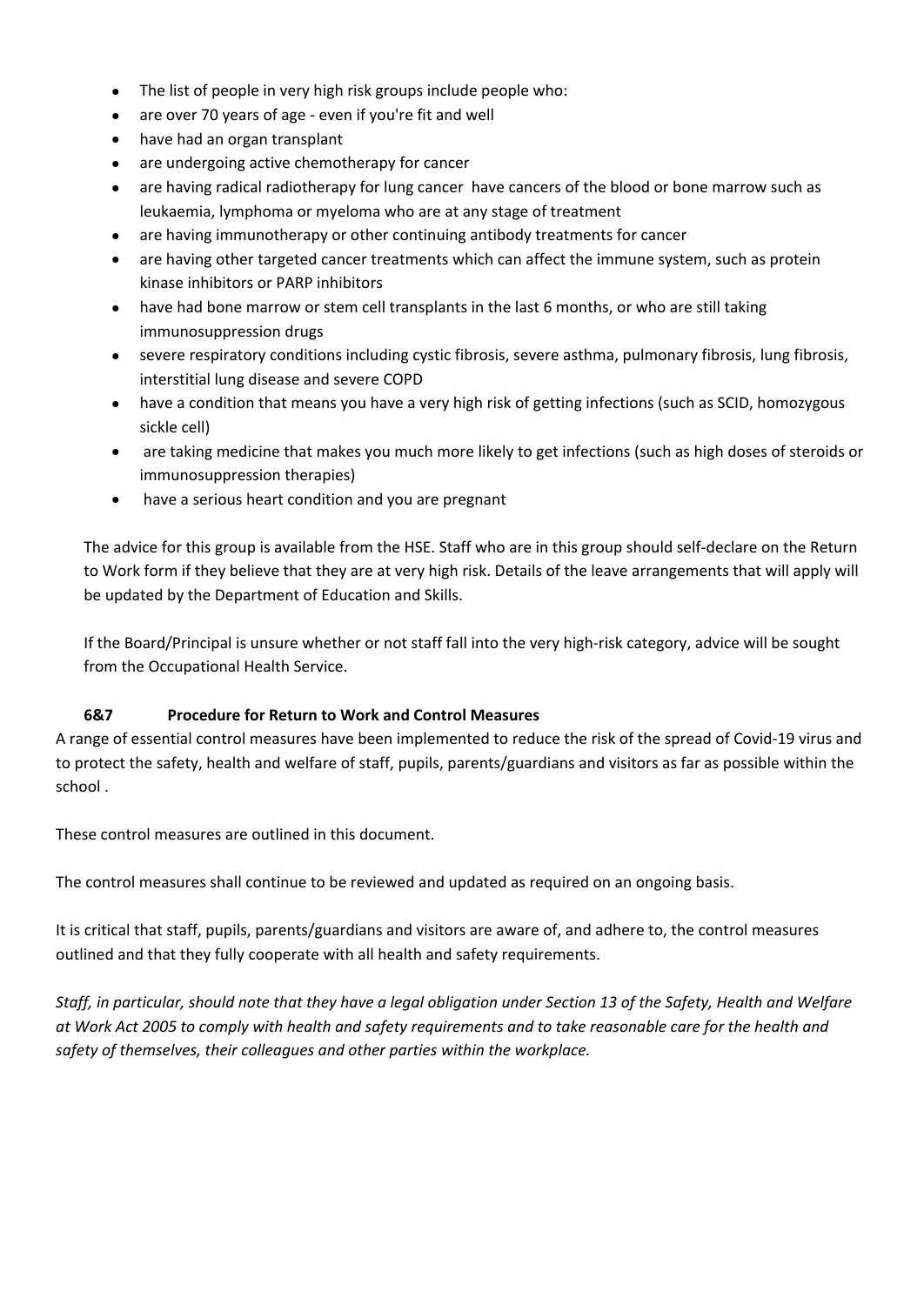The following control measures have been put in place:

#### **i. Return to Work Form**

Staff will be required to complete a RTW form at least 3 days prior to any return to the school facility (see section 2 above). The purpose of the RTW form is to get confirmation from staff that, to the best of his/her knowledge, he/she has no symptoms of Covid-19 and is not self-isolating or cocooning or awaiting the results of a Covid-19 test.

A RTW form should be completed and returned to the school before returning to work. Schools should request staff (verbally or in writing) to confirm that the details in the pre-return to work form remain unchanged following subsequent periods of closure such as school holidays.

#### **ii. Induction Training**

All staff will undertake and complete Covid-19 Induction Training prior to returning to the school building. The aim of such training is to ensure that staff have full knowledge and understanding of the following:

- Latest up to-date advice and guidance on public health
- Covid-19 symptoms
- What to do if a staff member or pupil develops symptoms of Covid-19 while at school
- Outline of the Covid-19 response plan

Staff will be kept fully informed of the control measures in place in the school and their duties and responsibilities in preventing the spread of Covid-19 and with any changes to the control measures or guidance available from the public health authorities.

If a staff member is unsure about any aspect of the Covid-19 Response Plan, the associated control measures, or his/her duties, he/she should immediately seek guidance from the Principal.

**Note: Induction Training for reopening schools in the new school year will be developed by the Department in consultation with stakeholders and made available for all schools and staff**. The Department has prepared short induction training for schools operating the summer provision this year. It is intended that this training will be updated and become more comprehensive to cover all aspects of the return to school safely protocols. The Induction training for the Summer Provision may be of interest in the context of the kind of training which staff will need to undertake is available at the following link.

[https://www.education.ie/en/Parents/Services/summerprovision/summer-education](https://www.education.ie/en/Parents/Services/summerprovision/summer-education-programme2020.html)[programme2020.html#SchoolBased](https://www.education.ie/en/Parents/Services/summerprovision/summer-education-programme2020.html)

#### **iii. Hygiene and Respiratory Etiquette**

It is crucial that all staff, pupils, parents/guardians, contractors and visitors are familiar with, and adopt, good hand and respiratory hygiene practices.

Guidance documentation and Information posters will be available at various locations within the school facility. Information posters will be prominently displayed at appropriate locations within the school facility including offices, corridors, staffroom area, classrooms and toilet areas. Such are intended to inform but also remind everyone about the importance of hygiene in preventing the spread of Covid-19 virus and protecting health and safety.

Handwashing facilities and/or hand sanitisers will be available at multiple locations within the school facility and should be available in each classroom.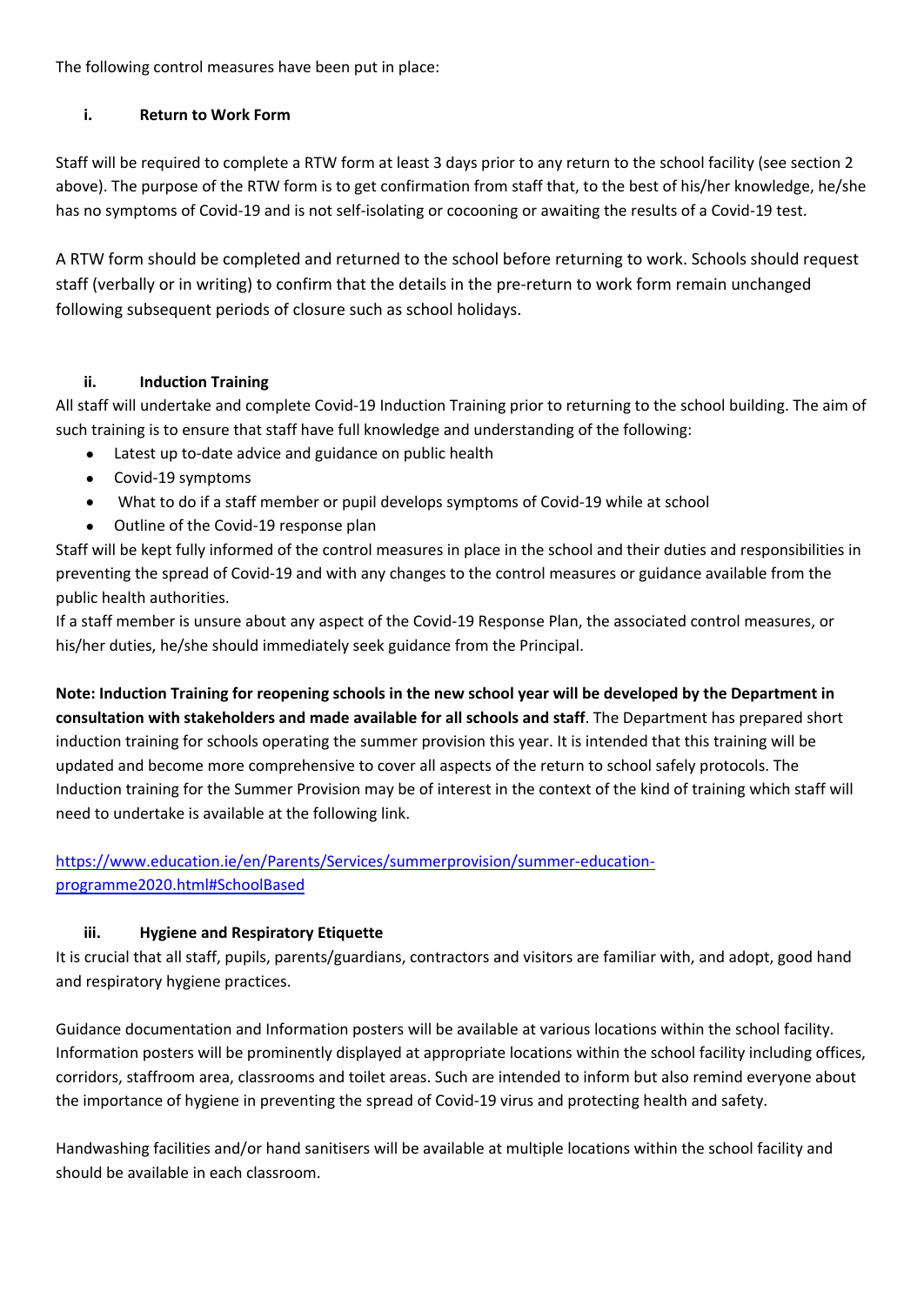#### **iv. Use of Personal Protective Equipment (PPE)**

PPE will not be required to be worn within the school facility according to current occupational and public health guidance. However, for a limited number of staff, PPE will need to be used occasionally or constantly due to the nature of certain work activities or work areas.

Such include roles where:

- Performing intimate care
- Where a suspected case of Covid-19 is identified while the school is in operation

Appropriate PPE will be available for dealing with suspected COVID-19 cases, intimate care needs and for first aid. This will be updated as appropriate in line with advice from the HPSC.

Where staff provide healthcare to children with medical needs in the school environment they should apply standard precautions as per usual practice.

The use of a face covering will conceal facial expression and can make communication difficult and as such may not be practical in a school setting. However the wearing of a visor as an alternative to a facial covering may be considered where there is a concern that physical distancing cannot be maintained, there will be prolonged close contact and/or that exposure to fluid/respiratory droplets is likely.

#### **Wearing of Gloves:**

The use of disposable gloves in the school setting by pupils or staff is not appropriate. It does not protect the wearer and may expose others to risk from contaminated gloves. Routine use of disposable gloves is not a substitute for hand hygiene.

#### **Use of PPE in Schools**

#### Medical Grade Masks

Schools must provide medical grade masks in the EN14683 category to all SNAs and teachers in special schools and special classes and those staff by necessity that need to be in close and continued proximity with pupils with intimate care needs including School Bus Escorts.

#### **Impact of COVID-19 on certain school activities**

#### Choir/Music Performance

Choir practices/performances and music practices/performances involving wind instruments may pose a higher level of risk and special consideration should be given to how they are held ensuring that the room is well-ventilated and the distance between performers is maintained.

#### **Sport Activities**

Schools should refer to the HPSC guidance on Return to Sport. Link to return to sport protocols is found here. <https://www.gov.ie/en/publication/07253-return-to-sport-protocols/>

#### **Shared Equipment**

Toys

All toys should be cleaned on a regular basis for example weekly. This will remove dust and dirt that can harbour germs.

Toys that are visibly dirty or contaminated with blood or bodily fluids should be taken out of use immediately for cleaning or disposal.

When purchasing toys choose ones that are easy to clean and disinfect (when necessary).

If cloth or soft toys are used they should be machine washable.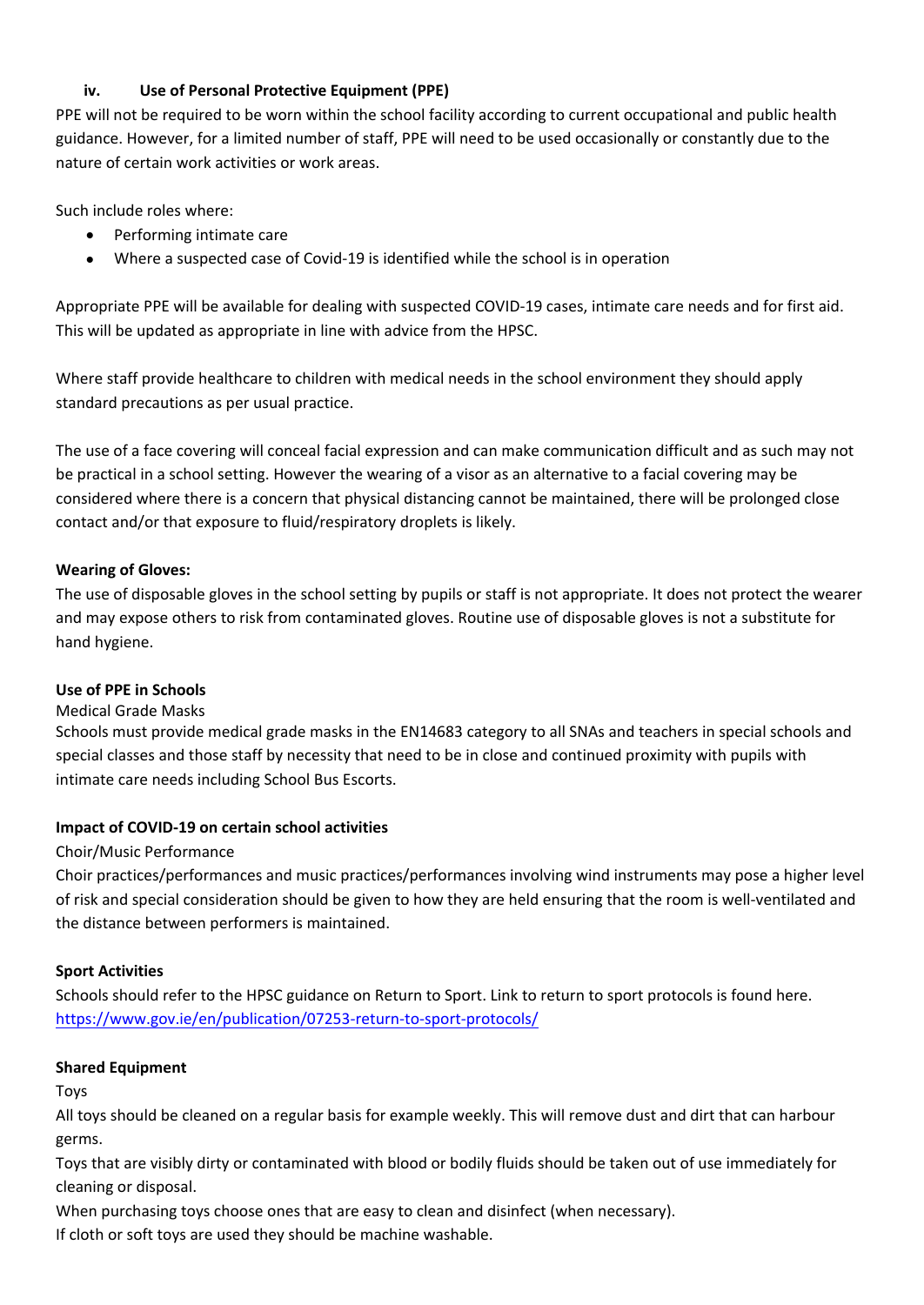Jigsaws, puzzles and toys that young pupils to those with special educational needs may be inclined to put into their mouths should be capable of being washed and disinfected.

All play equipment should be checked for signs of damage for example breaks or cracks. If they cannot be repaired or cleaned they should be discarded.

Clean toys and equipment should be stored in a clean container or clean cupboard. The manufacturer's instructions should always be followed.

At this time soft modelling materials and play dough where used should be for individual use only.

- Cleaning Procedure for Toys<br>● Wash the toy in warm soapy water, using a brush to get into crevices.
- Rinse the toy in clean water.
- Thoroughly dry the toy.
- 
- Some hard plastic toys may be suitable for cleaning in the dishwasher.<br>Toys that cannot be immersed in water that is electronic or wind up should be wiped with a damp cloth and
- dried.<br>In some situations toys/equipment may need to be disinfected following cleaning for example: toys/equipment that pupils place in their mouths. Toys/equipment that have been soiled with blood or body
- fluids or toys where a case of COVID-19 has been identified. If disinfection is required: A chlorine releasing disinfectant should be used diluted to a concentration of 1,000ppm available chlorine. The item should be rinsed and dried thoroughly.

Art – Where possible pupils should be encouraged to have their own individual art and equipment supplies.

Electronics – Shared electronic devices such as tablets, touch screens, keyboards should be cleaned between use and consideration could be given to the use of wipeable covers for electronics to facilitate cleaning.

Musical Equipment/Instruments – To the greatest extent possible, instruments should not be shared between pupils and if sharing is required, the instruments should be cleaned between uses.

Library Policy – Where practical pupils should have their own books. Textbooks that are shared should be covered in a wipeable plastic covering that can be wiped with a suitable household cleaning agent between uses. Pupils should be encouraged to perform hand hygiene after using any shared item.

Shared Sports Equipment – Minimise equipment sharing and clean shared equipment between uses by different people.

#### **v. Cleaning**

Arrangements for more regular and thorough cleaning of areas and surfaces within the school will be made.

 Regular and thorough cleaning of communal areas and frequently touched surfaces shall be conducted, in particular, toilets, lifts, door handles and kitchens. Cleaning will be performed regularly and whenever facilities or surfaces are visibly dirty.

All staff will have access to cleaning products and will be required to maintain cleanliness of their own work area. Under no circumstances should these cleaning materials be removed from the building.

Staff should thoroughly clean and disinfect their work area before and after use each day. There will be regular collection of used waste disposal bags from offices and other areas within the school facility.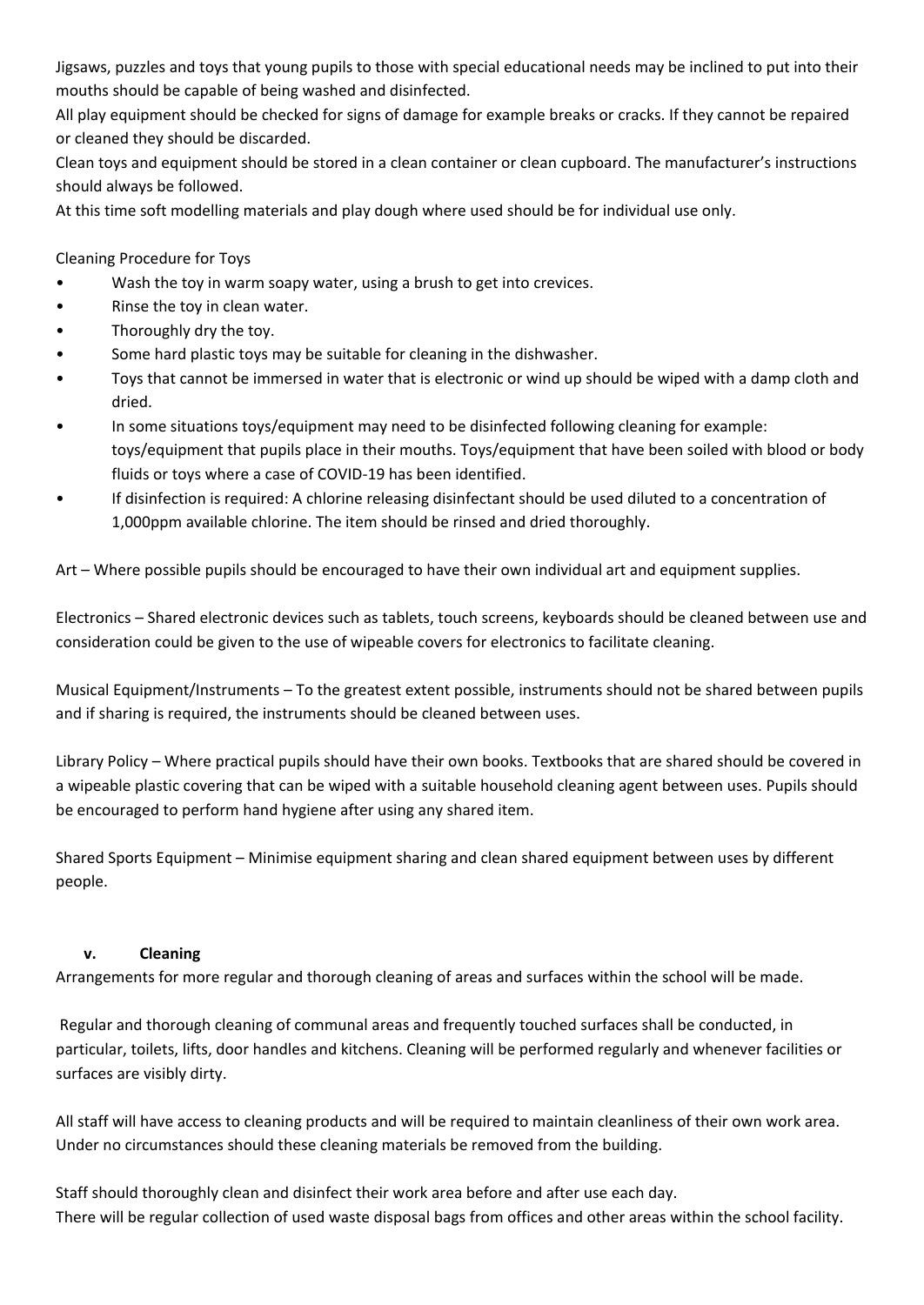Shower facilities shall not be available for use by staff or pupils due to the increased risk associated with communal shower facilities and areas. This shall be reviewed in line with government guidance. Staff must use and clean their own equipment and utensils (cup, cutlery, plate etc.).

A written cleaning schedule shall be put in place to be made available to cleaning staff including:

Cleaning of frequently touched surfaces such as vending machines, coffee machines and door handles

The specific advice in relation to school cleaning is set out in the HPSC advice and is covered in the induction training. This advice sets out the cleaning regime required to support schools to prevent COVID-19 infections and the enhanced cleaning required in the event of a suspected cases of COVID-19. Schools are asked to carefully read and understand the cleaning advice and to apply that to all areas of the school as appropriate.

Schools are reminded to take particular care of the hygiene arrangements for hand washing and toilet facilities. In summary, each school setting should be cleaned at least once per day. Additional cleaning if available should be focused on frequently touched surfaces – door handles, hand rails, chairs/arm rests, communal eating areas, sink and toilet facilities.

All staff will have access to cleaning products and will be required to maintain cleanliness of their own work area. Under no circumstances should these cleaning materials be removed from the building.

Staff should thoroughly clean and disinfect their work area before and after use each day.

There should be regular collection of used waste disposal bags from offices and other areas within the school facility. Shower facilities shall not be available for use by staff or pupils due to the increased risk associated with communal shower facilities and areas. This shall be reviewed in line with government guidance.

Staff must use and clean their own equipment and utensils (cup, cutlery, plate etc.)

#### **Cleaning/Disinfecting rooms where a pupil/staff member with suspected COVID-19 was present**

The room should be cleaned as soon as practicably possible.

Once the room is vacated the room should not be reused until the room has been thoroughly cleaned and disinfected and all surfaces are dry.

Disinfection only works on things that are clean. When disinfection is required it is always as well as cleaning. Person assigned to cleaning should avoid touching their face while they are cleaning and should wear household gloves and a plastic apron.

Clean the environment and furniture using disposable cleaning cloths and a household detergent followed by disinfection with a chlorine based product (household bleach).

Pay special attention to frequently touched surfaces, the back of chairs, couches, door handles and any surfaces that are visibly soiled with body fluids.

Once the room has been cleaned and disinfected and all surfaces are dry, the room can be reused. If a pupil or staff diagnosed with COVID-19 spent time in a communal area like a canteen, play area or if they used the toilet or bathroom facilities, then the areas should be cleaned with household detergent followed by a disinfectant (as outlined in the HPSC interim health advice) as soon as is practically possible.

#### **vi. Access to the school building /contact log**

Access to the school facility will be in line with agreed school procedures.

 Arrangement for necessary visitors such as contractors and parents/guardians with be restricted to essential purposes and limited to those who have obtained prior approval from the Principal.

The prompt identification and isolation of potentially infectious individuals is a crucial step in restricting the spread of the virus and protecting the health and safety of the individuals themselves and other staff, contractors and visitors at the workplace. A detailed sign in/sign out log of those entering the school facilities should be maintained. The school should maintain a log of staff and students contacts. In addition see visitor contact log at **Appendix 3.**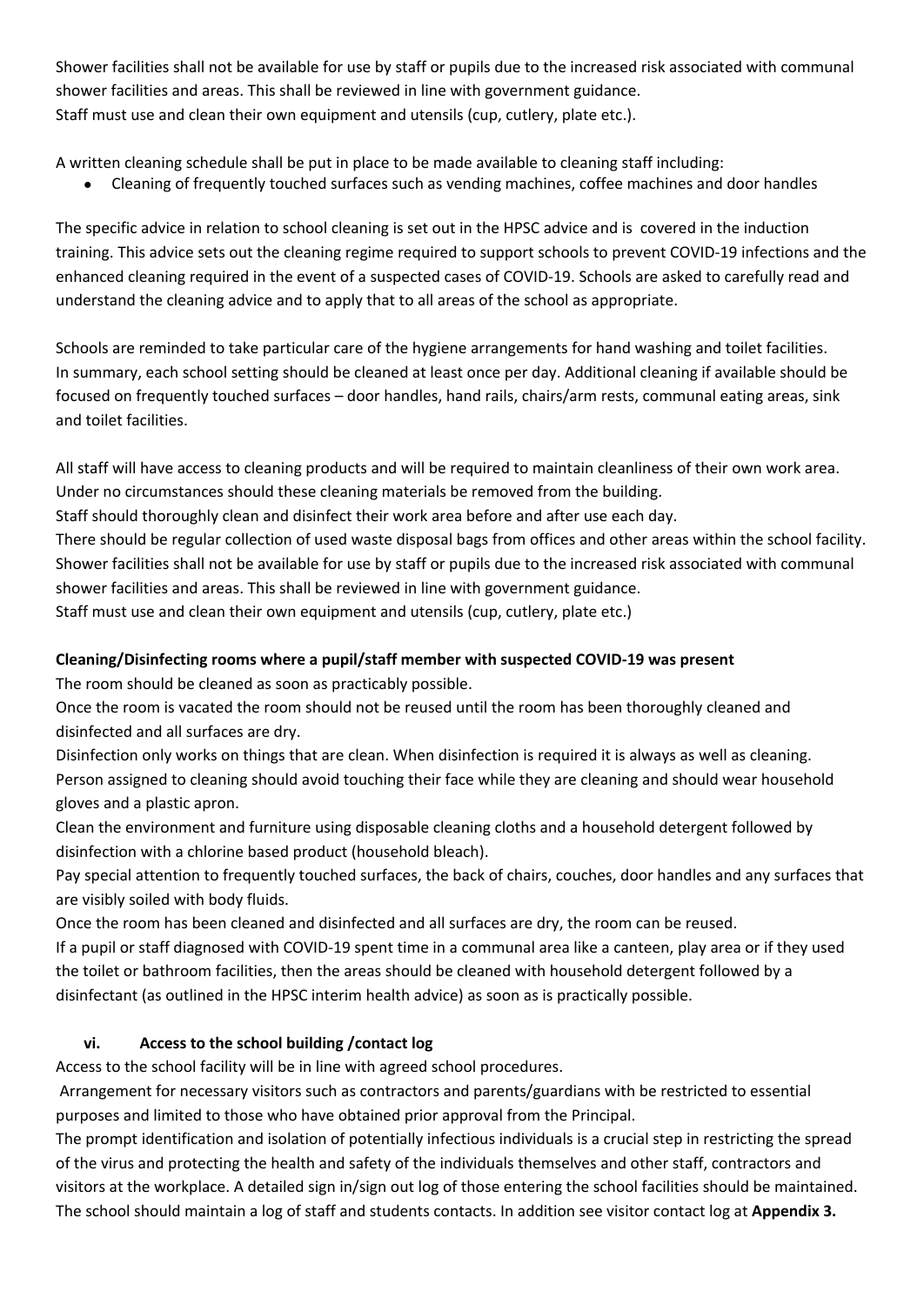#### vii. **Ventilation**

The Department has published guidance setting out the practical steps for good ventilation in accordance with public health advice '*Practical Steps for the Deployment of Good Ventilation Practices in Schools'* The guidance sets out an overall approach for schools that windows should be open as fully as possible when classrooms are not in use (e.g. during break-times or lunch-times (assuming not in use) and also at the end of each school day) and partially open when classrooms are in use. The guidance provides that good ventilation can be achieved in classrooms without causing discomfort, particularly during cold weather. The Department has also published guidance regarding on how these practical steps measures can be supplemented and enhanced by the use of Carbon Dioxide (CO2) monitors. Links to all aforementioned guidance can be accessed here.

#### **viii. First Aid/emergency procedure**

The standard First Aid/Emergency procedure shall continue to apply in Gaelscoil Osraí In an emergency or in case of a serious incident, call for an ambulance or the fire brigade on 112/999 Contact the principal or nearest first aider giving details of location and type of medical incident.

#### **ix. Directions and Recommendations introduced November 2021**

#### *a) Use of Antigen Tests*

This is an update on plans to provide for the use of antigen testing in certain circumstances in children who are asymptomatic and part of a classroom pod, where there is a confirmed case of COVID-19.

The most important way to protect against any onward spread of infection is that if your child has any symptoms of COVID-19, including a new cough, shortness of breath, high temperature, sore throat, they should self-isolate at home and you should book a COVID-19 PCR test for them. PCR tests can be booked here: https://www2.hse.ie/conditions/covid19/testing/get-tested/

Children who have symptoms should not use antigen tests, they should stay at home and organise a PCR test for Covid-19. If a parent/guardian has any concerns about their child they should contact their GP, as per normal.

From **29 November 2021**, if a parent or guardian receives a positive (detected) PCR COVID-19 test result for their child, we are asking that they contact their child's school principal immediately to let them know.

The principal will then tell this parent/guardian, that they will be contacting the parents of the other children in their child's pod, to give them details of how they can order free antigen tests for their children using a Freephone number. The principal is requested not to share any personal information relating to any other child with parents.

 In Gaelscoil Osraí, each class as a whole is considered a collective "Pod", therefore in the event of a confirmed case of Covid-19 in a class, all parents in that class will be notified by the Príomhoide, Máistir Seán.

If just one pod is involved, only the children in this pod will be offered antigen tests. If there are two pods with separate confirmed cases of COVID-19, then parents or guardians of children in the whole class will be contacted and provided with the information on how they can request antigen tests.

The children in the pod of the confirmed COVID-19 case can continue to attend school as long as they have no symptoms and they do not have a positive COVID-19 test result (antigen or PCR). If at any time, your child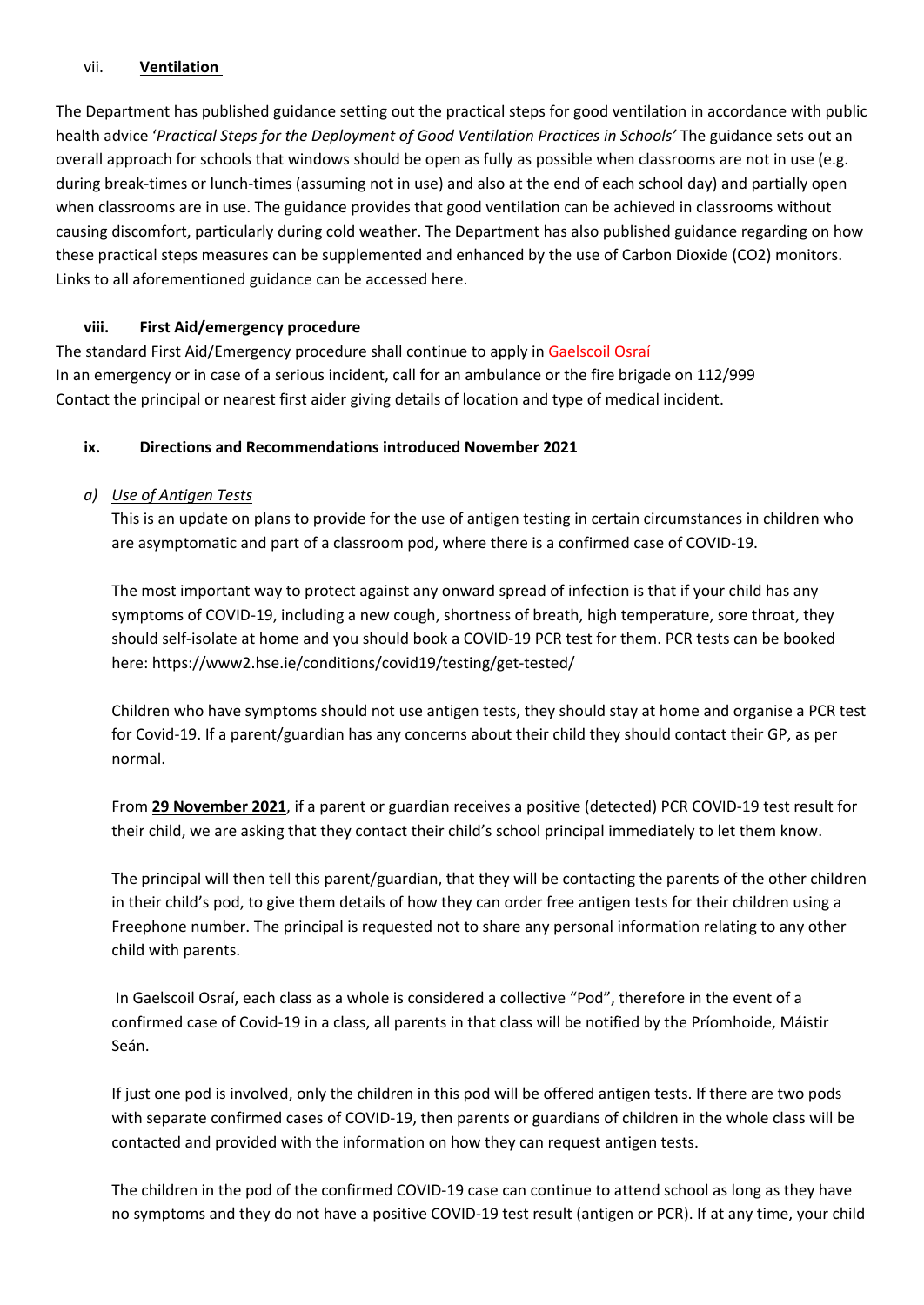develops symptoms they should isolate at home and you should book a COVID-19 PCR test for them. Do this even if the antigen test has a negative (not detected) result.

If an antigen test is positive, it is important that your child isolates at home and that you book a COVID-19 PCR test online at the HSE test portal.

School principals have been requested not to share any information with parents that might identify the positive COVID-19 case.

#### *b) Use of Facemasks by children in Rang a Trí go Rang a Sé (Dept of Education and HPSE Directions, November 2021)*

NPHET has recommended the wearing of face masks/coverings by children aged nine years and above on public transport, in retail and other indoor public settings as already required for children aged 13 years and over. They have also recommended that this is introduced for children in 3rd class and above in primary schools. They have advised that this measure is being introduced on a temporary basis and is subject to review in mid-February 2022

- o Children aged 9 years and over on public transport, in retail and other indoor public settings, with exemptions as appropriate;
- o Children in third class and above in primary educational settings
- o It is recommended that teachers and staff in primary educational settings wear a face-covering when a physical distance of 2 meters from other staff or children cannot be maintained.
- o In certain situations, the use of clear visors should be considered, for example staff interacting with students with hearing difficulties or learning difficulties. However, it is accepted that visors are less effective than face-coverings in preventing transmission.
- o All children on the post primary school transport scheme and all children in third class and upwards on the primary school transport scheme should be asked to wear face coverings unless there is a good reason not to do so

#### **Exemptions**

 A medical certificate to certify that a person falls into a category listed below must be provided to the school on behalf of, any person (pupil) who claims that they are covered by the exemptions below:

- o any pupil with difficulty breathing or other relevant medical conditions
- o any pupil who is unable to remove the cloth face-covering or visor without assistance
- o any pupil who has special needs and who may feel upset or very uncomfortable wearing the cloth face covering or visor, for example pupils with intellectual or developmental disabilities, mental health conditions, sensory concerns or tactile sensitivity.

Cloth face coverings should not be worn by any of the following groups:

- o Children aged < 9 years of age in primary educational settings or pre-school.
- o Any person with difficulty breathing or other relevant medical conditions.
- o Any person who is unconscious or incapacitated.
- o Any person who is unable to remove the face-covering without assistance.
- o Any person who has special needs and who may feel upset or very uncomfortable wearing the face covering, for example persons with intellectual or developmental disabilities, mental health conditions, sensory concerns or tactile sensitivity.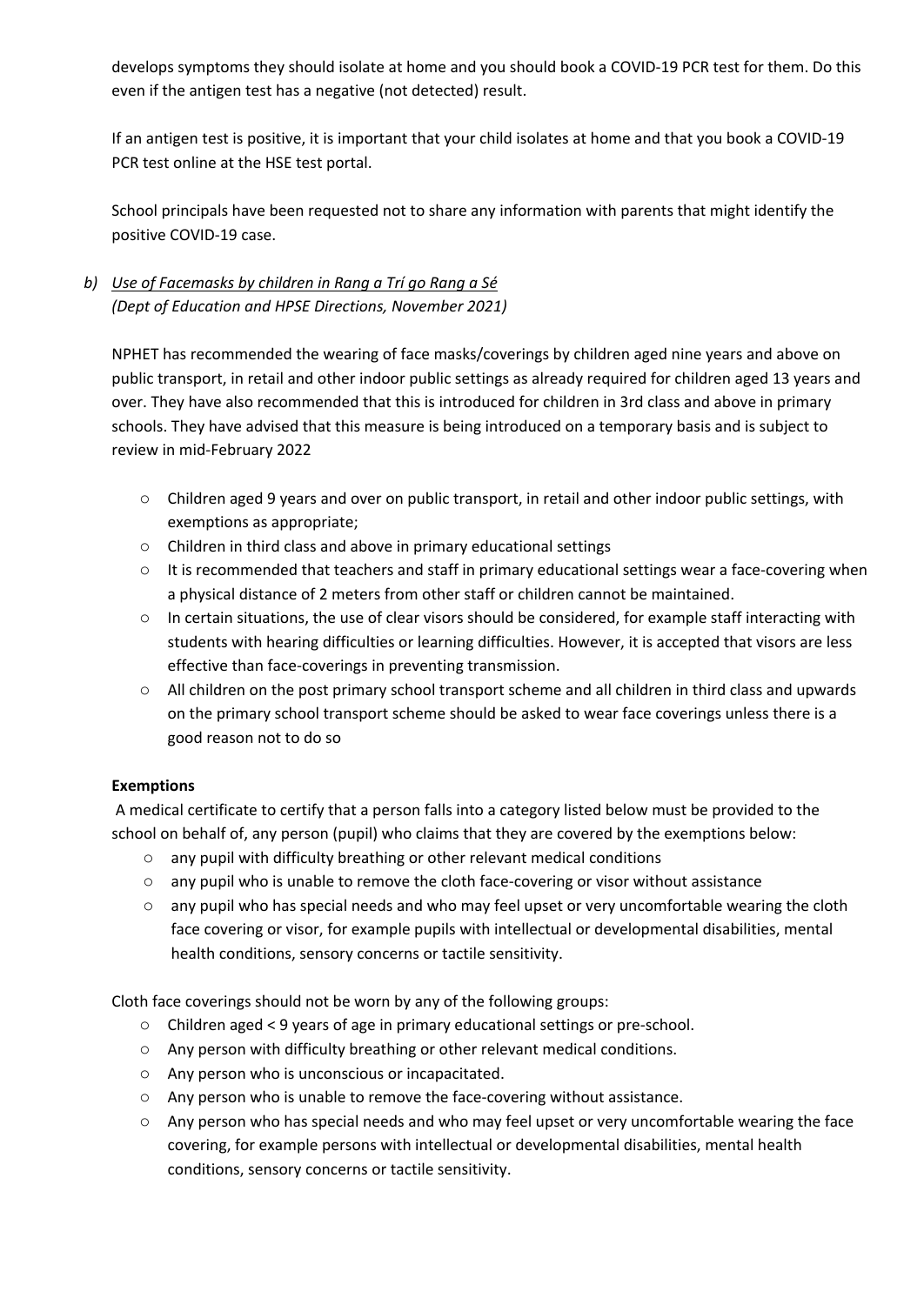Schools will be best placed to identify those children whose complex needs are such that the wearing of face covering may not be possible for them, and to discuss this with parents as required. In such circumstances a school may not require medical certification to provide an exemption to the wearing of face coverings. **In other circumstances where a medical certificate is not provided that person (staff or pupil) will be refused entry to the school.**

#### **Practical Considerations**

- o All staff and students wearing face coverings should be reminded to not touch the face covering and to wash or sanitize their hands (using a hand sanitizer) before putting on and after taking off the face covering.
- o Information should be provided on the proper use, removal, and washing of cloth face coverings(click on this link).
- o All teachers and staff should be aware that they should wash or sanitize hands (using a hand sanitizer) before and after helping a student put on or adjust a face covering.
- o Face coverings should be stored in a space designated for each student that is separate from others when not being worn (e.g., in individually labelled containers or bags).
- o Cloth face coverings should be washed after every day of use and/or before being used again, or if visibly soiled.
- o Face coverings should not be worn if they are wet. A wet cloth face covering may make it difficult to breathe. Schools should consider having additional disposable face coverings available for students, teachers, and staff in case a back-up face covering is needed during the day

#### **Directions for effective use of face masks/coverings**

- $\circ$  Information should be provided by schools on the proper use, removal, and washing of face coverings. Advice on how to use face coverings properly can be found here.
- o All pupils should be reminded not to touch the face covering and to wash or sanitise their hands (using hand sanitiser) before putting on and after taking off the face covering.
- o Face masks/coverings should be stored in a designated space, for example, in an individually labelled container or bag.
- o Cloth face coverings should be washed after every day of use and/or before being used again, or if visibly soiled.
- o Face masks/coverings should not be worn if they are wet. A wet cloth face covering may make it difficult to breathe.

Pupils from 3rd class and up on the primary transport scheme are required to wear face masks/coverings subject to the exemptions above.

Where there are mixed classes, e.g. 2nd and 3rd class in a single classroom, schools should note that only children in 3rd class and above, are required to wear face masks. As per previous advice, however, parents of other children who would prefer that their children wear a face mask are not precluded from doing this.

Parents should be advised that they obtain face masks for their children which fit properly and are comfortable for the child to wear. In the event that a child forgets, loses or damages their masks during the course of the school day, then the school should have a sufficient supply to replace the mask for the child in case a back-up face covering is needed during the day or where required on an ongoing basis.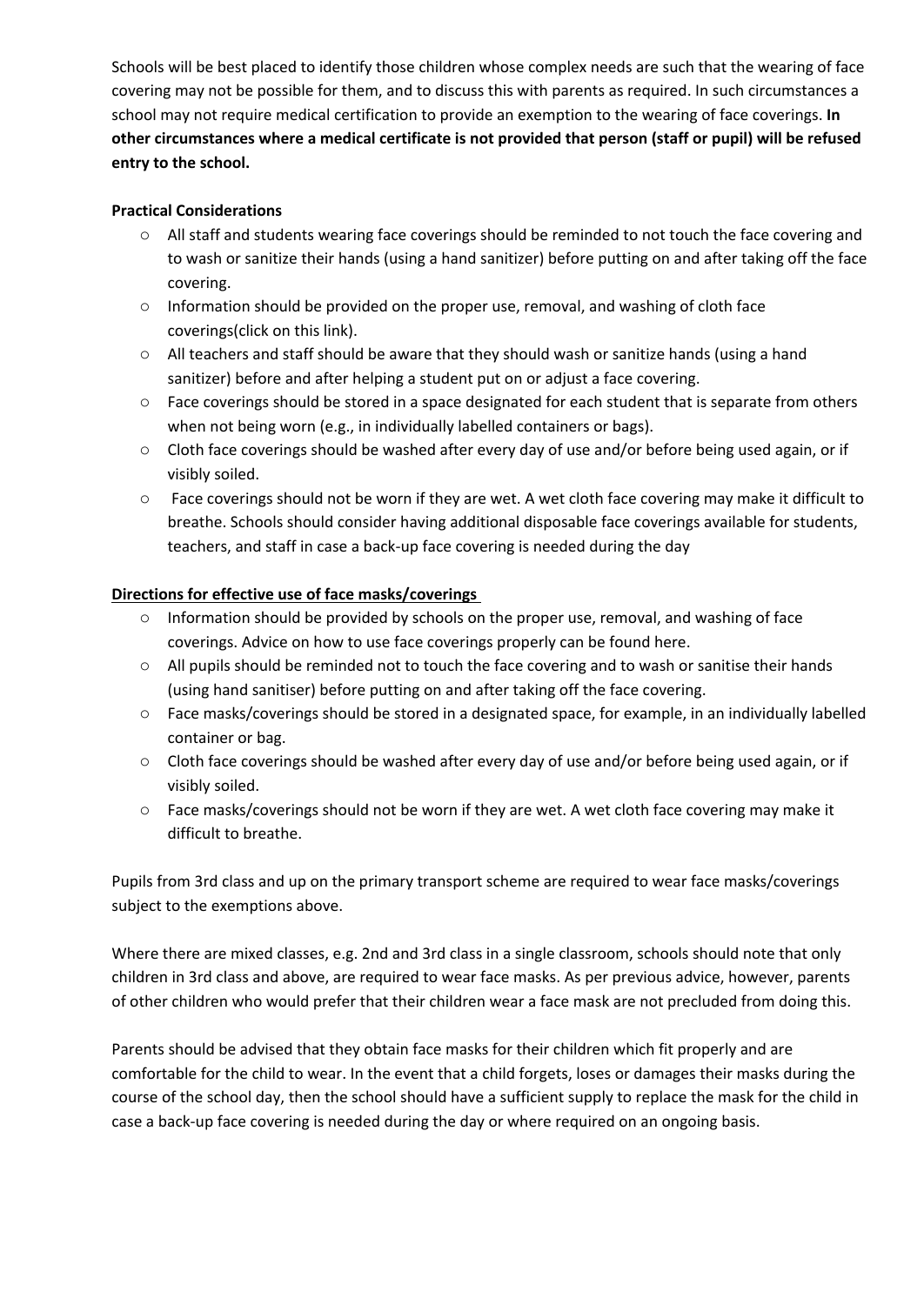#### **8. Dealing with a suspected case of Covid-19**

Staff or pupils should not attend school if displaying any symptoms of Covid-19. The following outlines how Gaelscoil Osraí will deal with a suspected case that may arise during the course of work.

 A designated isolation area should be identified within the school building. The possibility of having more than one person displaying signs of Covid-19 should be considered and a contingency plan for dealing with additional cases put in place. The designated isolation area should be behind a closed door and away from other staff and pupils.

Máistir Seán will be the nominated member of the school management team who will be responsible for ensuring that all aspects of the protocol to deal with suspected cases have been adhered to. In the event An Máistir is unavailable, An Leas-Phríomnhoide, M.Siobhán will be the nominated person. The LWR and DLWR will work in conjunction with and provide support to An Máistir.

If a staff member/pupil displays symptoms of Covid-19 while at work in Gaelscoil Osraí the following are the procedures to be implemented:

- If the person with the suspected case is a pupil, the parents/guardians should be contacted immediately
- Isolate the person and have a procedure in place to accompany the individual to the designated isolation area via the isolation route, keeping at least 2 metres away from the symptomatic person and also making sure that others maintain a distance of at least 2 metres from the symptomatic person at all times
- Provide a mask for the person presenting with symptoms if one is available. He/she should wear the mask if in a common area with other people or while exiting the premises
- Assess whether the individual who is displaying symptoms can immediately be directed to go home/be brought home by parents and call their doctor and continue self-isolation at home
- Facilitate the person presenting with symptoms remaining in isolation if they cannot immediately go home and facilitate them calling their doctor. The individual should avoid touching people, surfaces and objects. Advice should be given to the person presenting with symptoms to cover their mouth and nose with the disposable tissue provided when they cough or sneeze and put the tissue in the waste bag provided
- If the person is well enough to go home, arrange for them to be transported home by a family member, as soon as possible and advise them to inform their general practitioner by phone of their symptoms. Public transport of any kind should not be used
- If they are too unwell to go home or advice is required, contact 999 or 112 and inform them that the sick person is a Covid-19 suspect.
- Carry out an assessment of the incident which will form part of determining follow-up actions and recovery
- Arrange for appropriate cleaning of the isolation area and work areas involved.

The HSE will inform any staff/parents who have come into close contact with a diagnosed case via the contact tracing process. The HSE will contact all relevant persons where a diagnosis of COVID-19 is made. The instructions of the HSE should be followed and staff confidentiality is essential at all times.

School staff should be encouraged to download the HSE COVID-19 tracker app to assist Public Health for contract tracing purposes, both in and out of the school setting

#### **Changes to Contact Tracing Guidelines 27th September 2021 and Guidelines for 3mths-13 years old**

Changes to the Guidance for Contact Tracing for Under 13-year-olds can be found at:

[https://www.hpsc.ie/a-](https://www.hpsc.ie/a-z/respiratory/coronavirus/novelcoronavirus/guidance/contacttracingguidance/Contact%20tracing%20under%2013s.pdf)

[z/respiratory/coronavirus/novelcoronavirus/guidance/contacttracingguidance/Contact%20tracing%20under%2013s.](https://www.hpsc.ie/a-z/respiratory/coronavirus/novelcoronavirus/guidance/contacttracingguidance/Contact%20tracing%20under%2013s.pdf) [pdf](https://www.hpsc.ie/a-z/respiratory/coronavirus/novelcoronavirus/guidance/contacttracingguidance/Contact%20tracing%20under%2013s.pdf)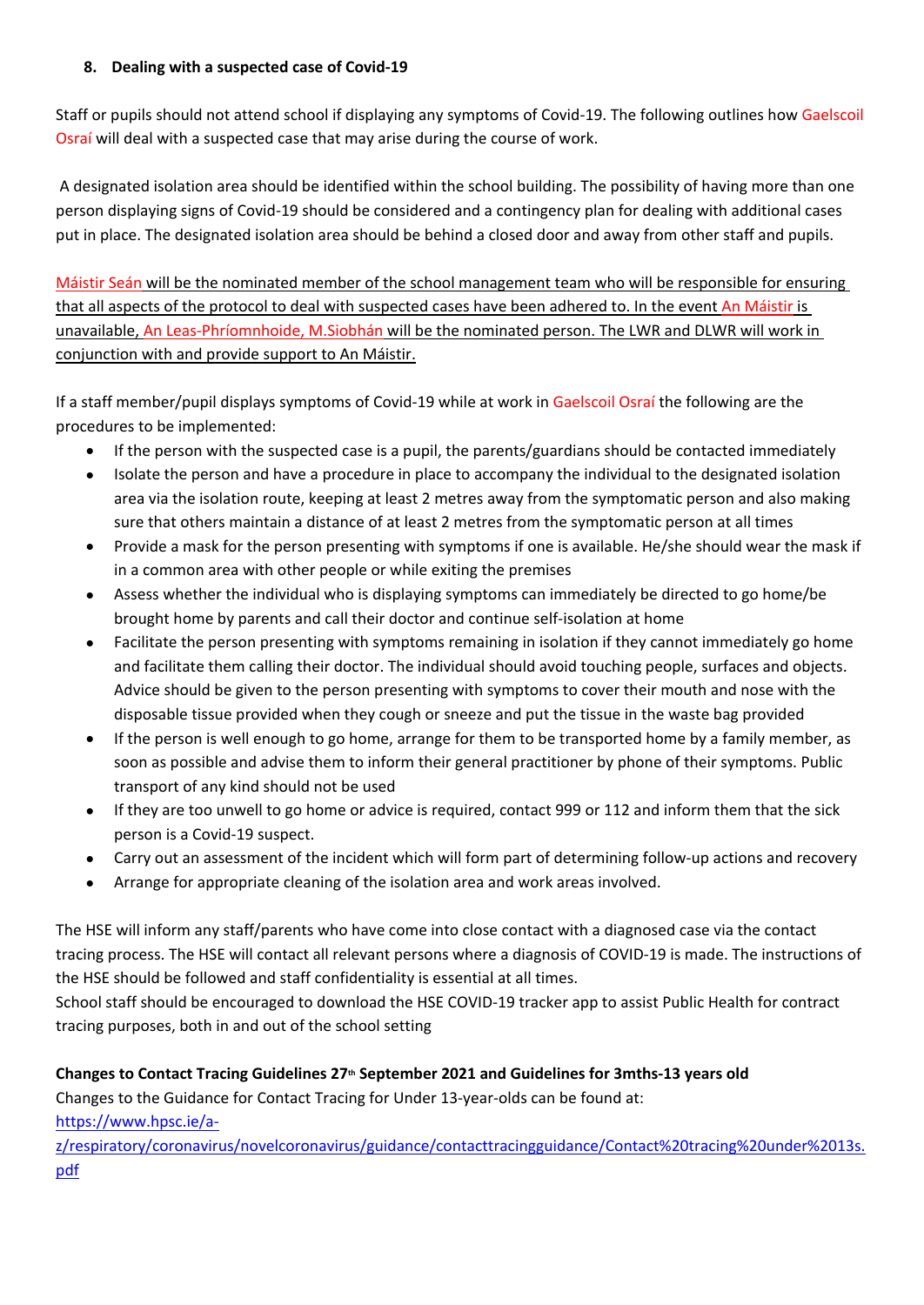- Children >3 months to under 13 years of age, who are identified as a close contact in nonhousehold settings and who are asymptomatic will no longer be routinely required to restrict movements, unless advised by Public Health Risk Assessment. This applies regardless of the number of confirmed cases identified in the non-household settings.
- In line with recommendations from the National Public Health Emergency Team, it has been agreed that from September 27th 2021, automatic contact tracing of asymptomatic close contacts in children aged over 3 months and less than 13 years, in ELC and SAC facilities, primary education and social and sporting groups is no longer recommended.
- This means that children aged between 3 months and 13 years who are identified as a close contact in ELC / SAC or education settings, social and sporting groups, or other non-household settings and who are asymptomatic will no longer be routinely required to restrict their movements.
- Children > 3 months to under 13 years of age who are identified as household contacts who are not fully vaccinated, or have not had a confirmed infection with Covid-19 in the last 9 months, will still be required to restrict their movements and will have testing arranged for them by the HSE contact management programme (CMP) .
- Public Health advice remains the same that any child > 3 months to under 13 years of age with symptoms consistent with Covid-19 should immediately self-isolate, should not attend childcare or school or socialise and follow current public health advice.
- Close contacts of the case in a child between 3mths and 13 years old will be identified through the HSE contact management programme. They will identify only those within household settings as close contacts, including children, as the transmission is higher in household 5 settings. This will include children who were staying overnight in the house as part of a sleep over or similar. Children in this situation will be asked to restrict their movements and undertake testing for Covid-19, in line with national guidance
- Children aged between 3 months and 13 years who are identified, as household close contacts and are not fully vaccinated or have had a confirmed Covid-19 diagnoses in the last 9 months (even if they have no symptoms) will still need to restrict their movements and get a COVID 19 test. A child is a household contact if they were present over-night, in the household of a COVID 19 case while the case was infectious. This may be in their own home or someone else's home for example children who may have been on sleepovers with family or friends.

#### **9. Special Educational Needs**

Additional considerations for those with Special Educational Needs

For children with special educational needs (SEN) maintaining physical distancing in many instances will not be practical or appropriate to implement. The focus should therefore be on emphasising that parents/guardians should have a heightened awareness of signs, symptoms or changes in baseline which suggests illness/COVID-19 infection and where symptoms are present children should not attend school.

Similarly, staff should be aware of their responsibility not to attend work if they develop signs or symptoms of respiratory illness.

#### Hand hygiene

Children who are unable to wash their hands by themselves should be assisted to clean their hands using soap and water or a hand sanitiser (if their hands are visibly clean) as outlined previously.

#### Equipment

Some children may have care needs (physical or behavioural) which requires the use of aids and appliances and/or medical equipment for example toileting aids, moving and handling equipment, respiratory equipment. Where cleaning of aids and appliances is carried out in the school it is recommended that a cleaning schedule is provided,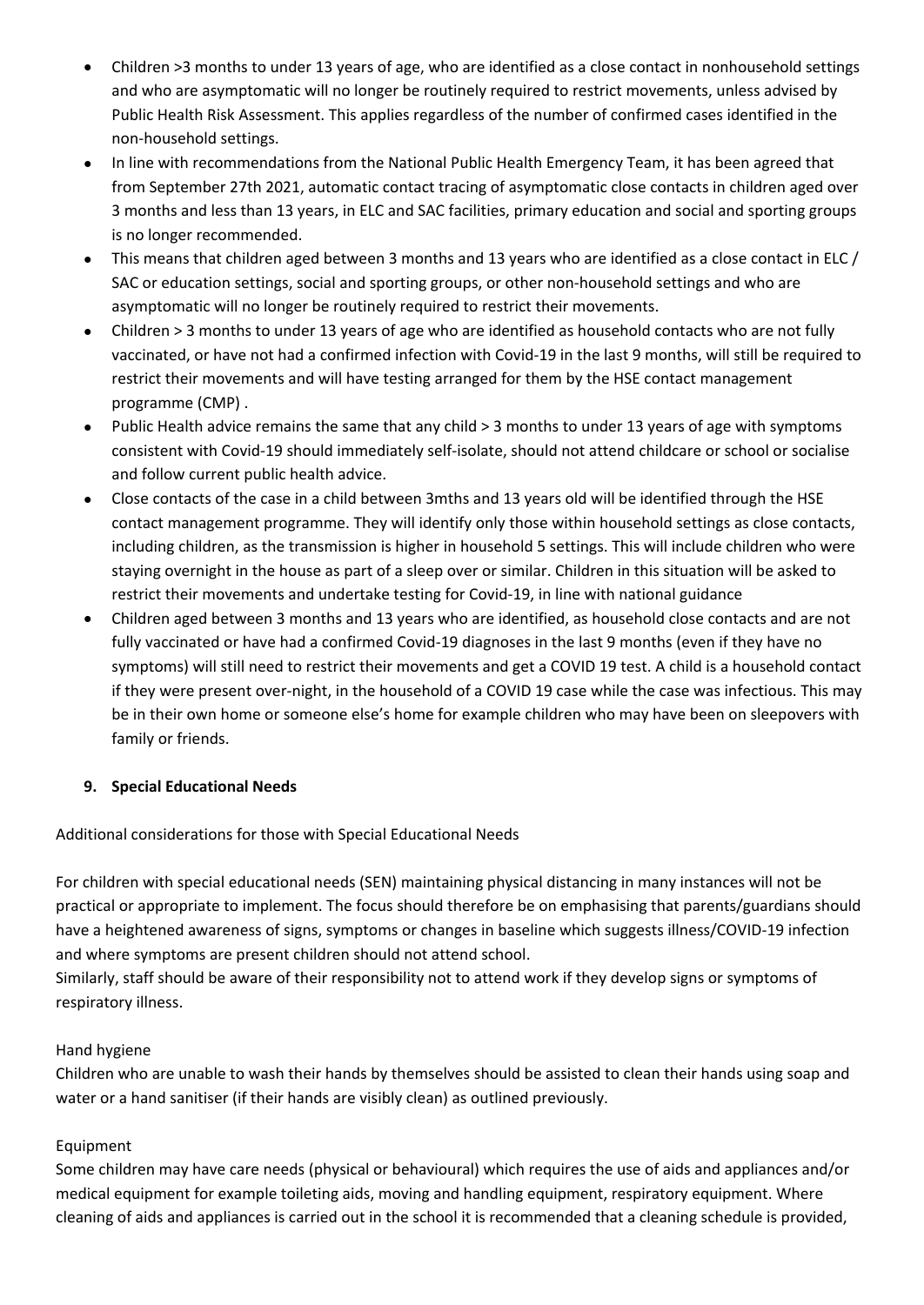detailing when and how the equipment is cleaned and the cleaning products to be used in accordance with the manufacturers' instructions.

The following points can guide the development of such cleaning schedule:

- o Equipment used to deliver care should be visibly clean;
- o Care equipment should be cleaned in accordance with the manufacturers' instructions. Cleaning is generally achieved using a general-purpose detergent and warm water.
- o Equipment that is used on different children must be cleaned and, if required, disinfected immediately after use and before use by another child e.g. toileting aids;
- o If equipment is soiled with body fluids:
- $\triangleright$  First clean thoroughly with detergent and water;
- $\triangleright$  Then disinfect by wiping with a freshly prepared solution of disinfectant;
- $\triangleright$  Rinse with water and dry.

#### **10. Staff Duties**

Staff have a statutory obligation to take reasonable care for their own health and safety and that of their colleagues and other parties. The cooperation and assistance of all staff is essential to reduce the risk of spread of COVID-19 and to protect health and safety as far as possible within the school. All staff have a key role to play. In this regard and in order to facilitate a safe return to work, these duties include, but are not limited to, the following:<br>• Adhere to the School COVID-19 Response Plan and the control measures outlined.

- 
- Complete the RTW form before they return to work.
- Must inform the principal if there are any other circumstances relating to COVID19, not included in the form,
- which may need to be disclosed to facilitate their safe return to the workplace.<br>• New staff must complete COVID-19 Induction Training and any other training required prior to their return
- to school.<br>Must be aware of, and adhere to, good hygiene and respiratory etiquette practices.
- Coordinate and work with their colleagues to ensure that physical distancing is maintained.
- Make themselves aware of the symptoms of COVID-19 and monitor their own wellbeing.
- Self-isolate at home and contact their GP promptly for further advice if they display any symptoms of COVID-
- 19.<br>
Not return to or attend school if they have symptoms of COVID-19 under any circumstances.<br>
Follow the HSE guidance if they are identified as a close contact.<br>
If they have travelled outside of Ireland; in such
- 
- Government advice in relation to foreign travel.
- If they develop any symptoms of COVID-19 whilst within the school facility, they should adhere to the procedure outlined above.
- Keep informed of the updated advice of the public health authorities and comply with same.
- Cooperate with any public health personnel and their school for contact tracing purposes and follow any
- public health advice given in the event of a case or outbreak in their school<br>Undergo any COVID-19 testing that may be required as part of mass or serial testing as advised by Public Health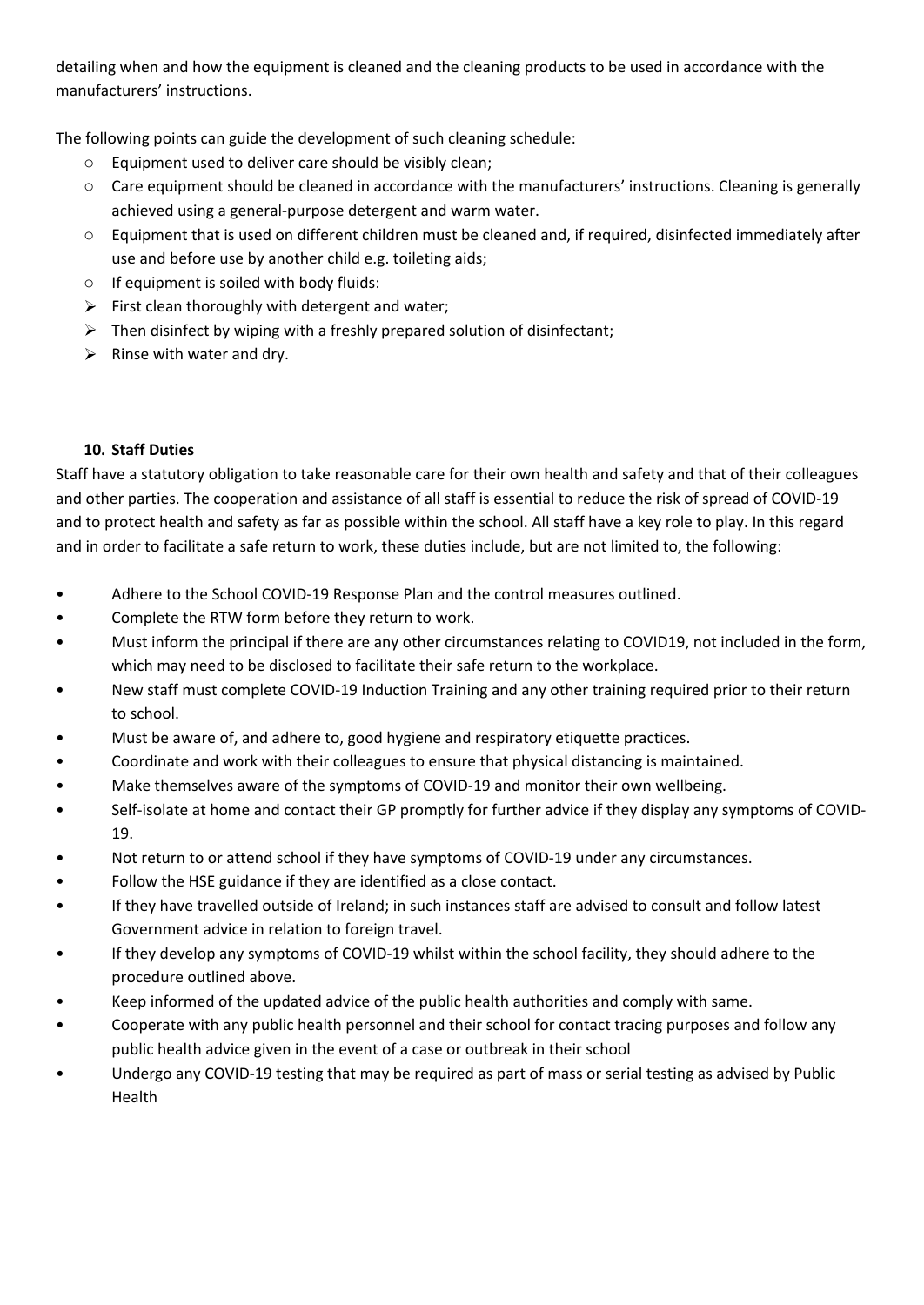#### **11. Covid related absence management**

The management of a Covid-19 related absence will be managed in line with agreed procedures with DES.

#### **12. Employee Assistance and Wellbeing Programme**

The Board of Management aims to protect and support the health and wellbeing of all staff (physical, mental, spiritual etc.) both at work, whether in the school facility or at home and outside of work. The Board of Management is mindful that the support and promotion of staff health and wellbeing is particularly important in the current context where the Covid-19 pandemic has caused considerable challenges for, and disruption to, people's personal, family and social lives as well as their work arrangements.

The Board of Management aims to foster a culture and work environment that support healthy behaviours and staff wellbeing and shall continue to make health and wellbeing tools and guidance available to staff as well as organising suitable support programmes, initiatives and events.

These are challenging times for everyone. Should a staff member experience any stress or anxiety in respect of work or work arrangements, he/she should feel free to speak to the principal.

The Department recognises the need for school staff wellbeing and collective self-care. Support for school staff wellbeing will be provided by Department Support Services including the PDST and CSL, as well as by the HSE's Health Promotion Team. An Occupational Health Strategy is in place as a supportive resource for individual staff members in schools. The aim of the Occupational Health Strategy is to promote the health and wellbeing of employees in the workplace, with a strong focus on prevention. The Occupational Health Strategy comprises the Employee Assistance Service and the Occupational Health Service. The Employee Assistance Service (EAS) is provided by Spectrum.Life under the logo of 'Wellbeing Together: Folláinne Le Chéile'.

The EAS is a self-referral service where employees have access to a dedicated free-phone confidential helpline 1800 411 057 available 24 hours a day, 365 days a year providing advice on a range of issues such as wellbeing, legal, financial, mediation, management support etc. The service is also available via SMS, WhatsApp, e-mail, live chat and call back request. All points of contact for the service are qualified, accredited and experienced mental health professionals.

Where required, short-term counselling is available to employees and their families (over the age of 18 years and living at home).

The EAS also provides advice and support to managers and delivers interventions to help them deal with health and wellbeing issues in the workplace.

A bespoke wellbeing portal and app is available which offers access to podcasts, blogs, live chats and videos on topics around wellbeing and mental health, family life, exercise and nutrition. E-Learning programmes across mental health, sleep and a range of wellbeing topics are also available. In addition online cognitive behavioural therapy is provided. As part of the services provided by Spectrum.Life a Mental Health Promotion Manager is available to develop and deliver evidence based mental health and wellbeing initiatives to reduce stigma and improve mental health literacy and to increase engagement with the service. Spectrum.Life also provides a series of webinars and presentations to promote wellbeing in schools.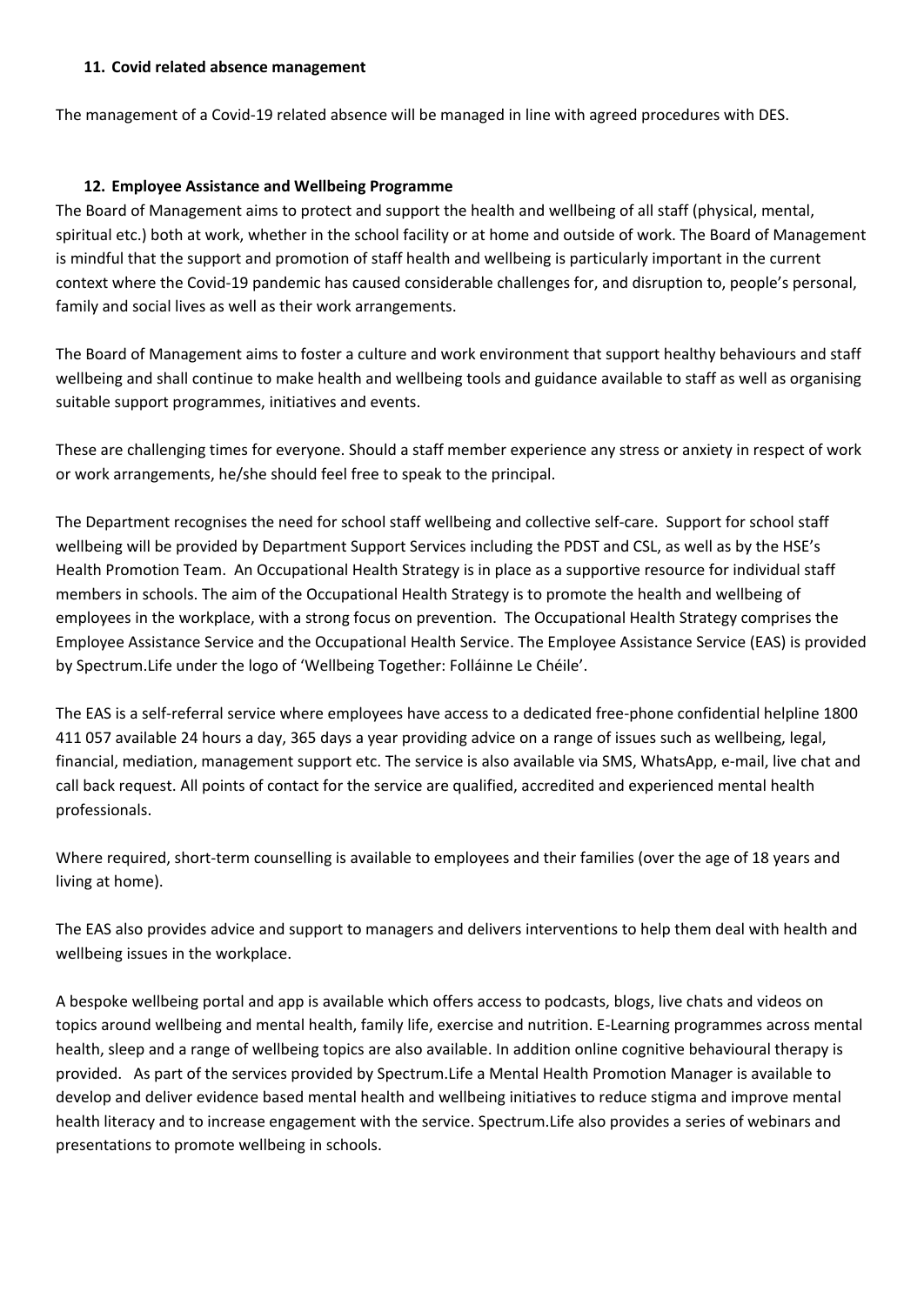#### **13. Management Checklist**

- Have you requested confirmation that the details in the pre-return to work form remain unchanged following periods of closure such as school holidays.
- Have you advised staff and pupils not to return to or attend school if they are identified by the HSE as a close contact of a confirmed case of COVID-19 or if they live with someone who has symptoms of the virus.
- Have you advised staff and pupils not to return or attend school if they have travelled outside of Ireland; in such instances staff are advised to consult and follow latest Government advice in relation to foreign travel
- Have you advised staff and pupils to cooperate with any public health officials and the school for contact tracing purposes and follow any public health advice in the event of a case or outbreak in the school;

 $\bullet$  and  $\bullet$  and  $\bullet$  and  $\bullet$ 

#### **Hand / Respiratory Hygiene**

Have you told staff and pupils when they need to wash their hands or use hand sanitiser? This includes:

- When entering and exiting vehicles
- When entering and exiting school buildings

#### **Physical Distancing**

- Have you advised staff of the Department's guidance to achieve good ventilation
- Have you checked any mechanical ventilation systems to ensure an adequate supply of fresh air is used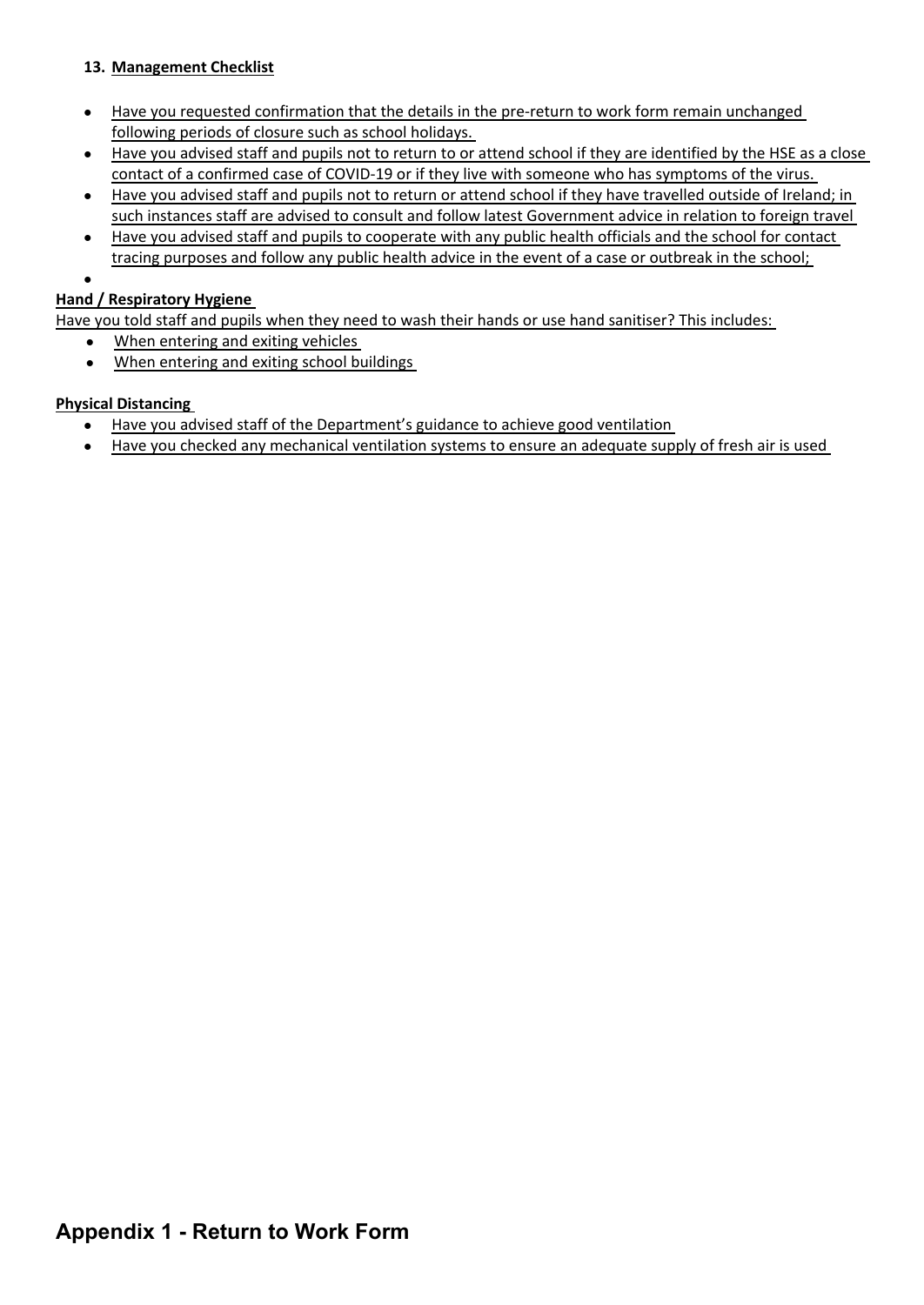This Return to Work Form must be completed by school staff in advance of returning to the workplace. If the answer is Yes to any of the below questions, you are advised to seek medical advice before returning to the workplace.

Name: \_\_\_\_\_\_\_\_\_\_\_\_\_\_\_\_\_\_\_\_\_\_\_\_ Name of School: \_\_\_\_\_\_\_\_\_\_\_\_\_\_\_\_\_\_\_\_\_\_\_\_

Name of Principal: **We also contain the Second Structure of Principal:** 

|                  | <b>Questions</b>                                                                                                                                                                    | <b>YES</b> | <b>NO</b> |  |  |  |  |
|------------------|-------------------------------------------------------------------------------------------------------------------------------------------------------------------------------------|------------|-----------|--|--|--|--|
| 1.               | Do you have symptoms of cough, fever, high temperature (38 degrees C or above), difficulty<br>breathing, loss or change in your sense of smell or taste now or in the past 14 days? |            |           |  |  |  |  |
| 2.               | Have you been diagnosed with confirmed or suspected COVID-19 infection in the last 14 days?                                                                                         |            |           |  |  |  |  |
| 3.               | Are you awaiting the results of a COVID-19 test?                                                                                                                                    |            |           |  |  |  |  |
| $\overline{4}$ . | In the past 14 days, have you been in contact with a person who is a confirmed or suspected<br>case of COVID-19?                                                                    |            |           |  |  |  |  |
| 5.               | Have you been advised to self-isolate at this time?                                                                                                                                 |            |           |  |  |  |  |
| 6.               | Have you been advised to restrict your movements at this time?                                                                                                                      |            |           |  |  |  |  |
| 7.               | Have you been categorised as 'Very High Risk' or 'High Risk' by the Occupational Health<br>Service (OHS)                                                                            |            |           |  |  |  |  |
|                  | Please provide details below of any other circumstances relating to COVID-19, not included in the above, which may                                                                  |            |           |  |  |  |  |

need to be considered to allow your safe return to work e.g. returning from travel abroad.

Signed:\_\_\_\_\_\_\_\_\_\_\_\_\_\_\_\_\_\_\_\_\_\_\_\_\_\_\_\_\_\_\_\_\_\_\_\_\_\_Date:\_\_\_\_\_\_\_\_\_\_\_\_\_\_\_\_\_\_\_\_\_\_\_\_\_\_\_\_\_

\* If your situation changes after you complete and submit this Return to Work Form, please inform your employer.

\*\* Further information on people at very high risk (extremely vulnerable) or high risk from COVID-19

can be found at link: [https://www2.hse.ie/conditions/coronavirus/people-at-higher-risk.html.](https://www2.hse.ie/conditions/covid19/people-at-higher-risk/overview/) 

\*\*\* Details of current arrangements for travel overseas can be found set out at [https://www.gov.ie/en/publication/77952](https://www.gov.ie/en/publication/77952-government-advice-on-international-travel/) [government-advice-on-international-travel/](https://www.gov.ie/en/publication/77952-government-advice-on-international-travel/)

Please note: The school is collecting this sensitive personal data for the purposes of maintaining safety within the workplace in light of the COVID-19 pandemic. The legal basis for collecting this data is based on vital public health interests and maintaining occupational health and this data will be held securely in line with our retention policy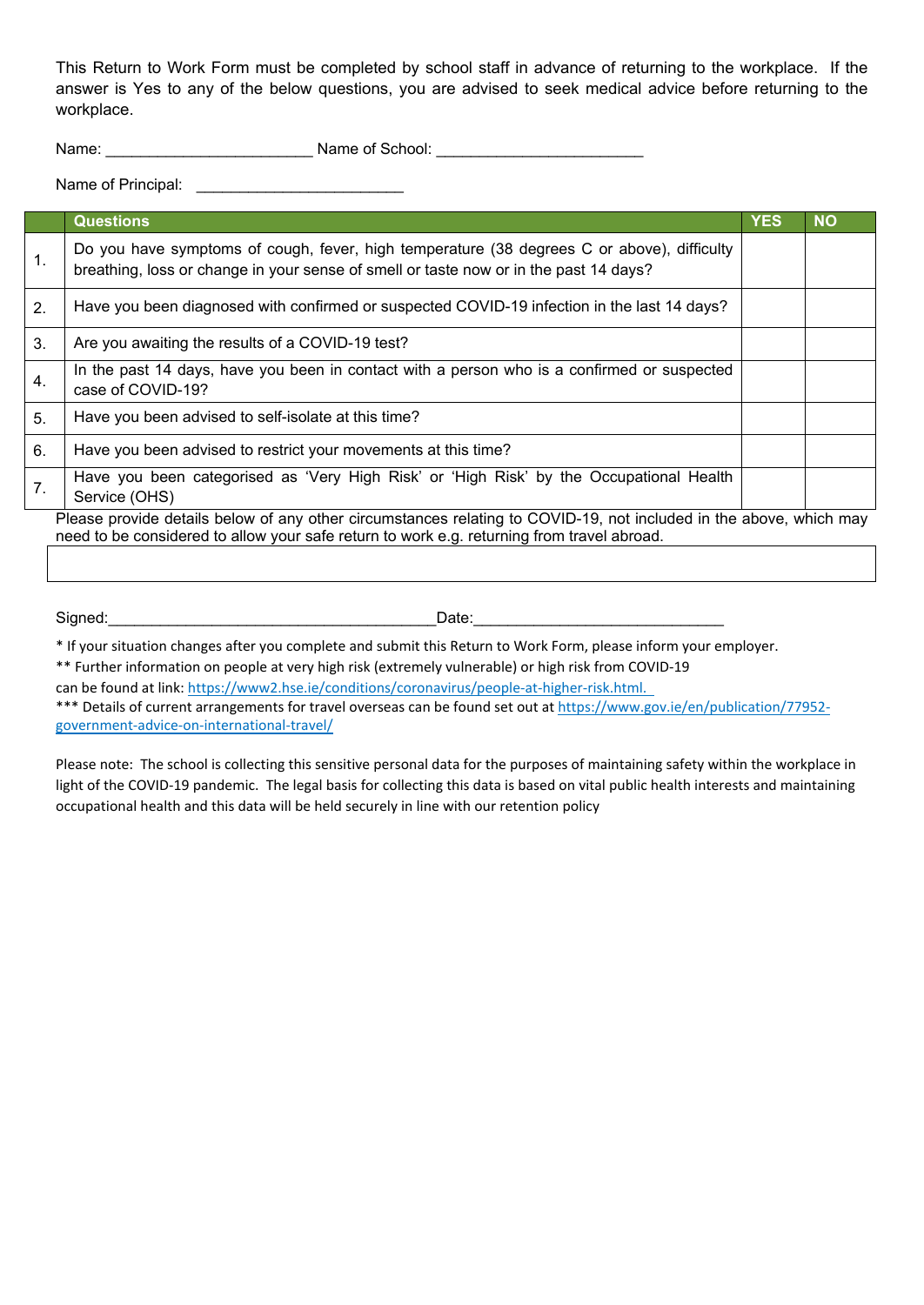### **Appendix 2 Risk Assessment**

COVID-19 Risk Template (List identifies COVID-19 as the hazard and outlines control measures required to deal with this risk)

| <b>Hazards</b><br>Risk rating Controls<br>Is this<br>Is the<br>What is<br>control<br>the risk?<br>H=High<br>hazard<br>(When all controls are in place risk<br>M=Medium<br>present<br>in.<br>L=Low<br>will be reduced)<br>place?<br>?Y/N | Action/to do list/outstanding<br>controls<br>*Risk rating applies to<br>outstanding controls outlined in<br>this column                                                                                                                                                                                                                                                                                             | Person<br>responsibl       | Signature<br>and date<br>when action<br>completed |
|-----------------------------------------------------------------------------------------------------------------------------------------------------------------------------------------------------------------------------------------|---------------------------------------------------------------------------------------------------------------------------------------------------------------------------------------------------------------------------------------------------------------------------------------------------------------------------------------------------------------------------------------------------------------------|----------------------------|---------------------------------------------------|
| School Covid19 Response Plan in place<br>ΙH<br>COVID-19<br>N<br><b>Illness</b><br>in line with Department of Education<br>guidance and the Return to Work Safely<br>Protocol and public health advice                                   | <b>Examples of Actions</b><br>Follow public health guidance<br>from HSE re hygiene and<br>respiratory etiquette<br>Complete School COVID-19<br><b>Policy Statement</b><br>Return to Work Forms received<br>and reviewed<br>Induction Training provided<br>Contact log in place<br>Complete checklists as required:<br>School Management<br>How to deal with a suspected<br>lcase<br>Other school specific checklist | Name of<br>staff<br>member |                                                   |

If there is one or more High Risk (H) actions needed, then the risk of injury could be high and immediate action should be taken. Medium Risk (M) actions should be dealt with as soon as possible. Low Risk (L) actions should be dealt with as soon as practicable.<br>Risk Assessment carried out by: Risk Assessment carried out by: Date: / /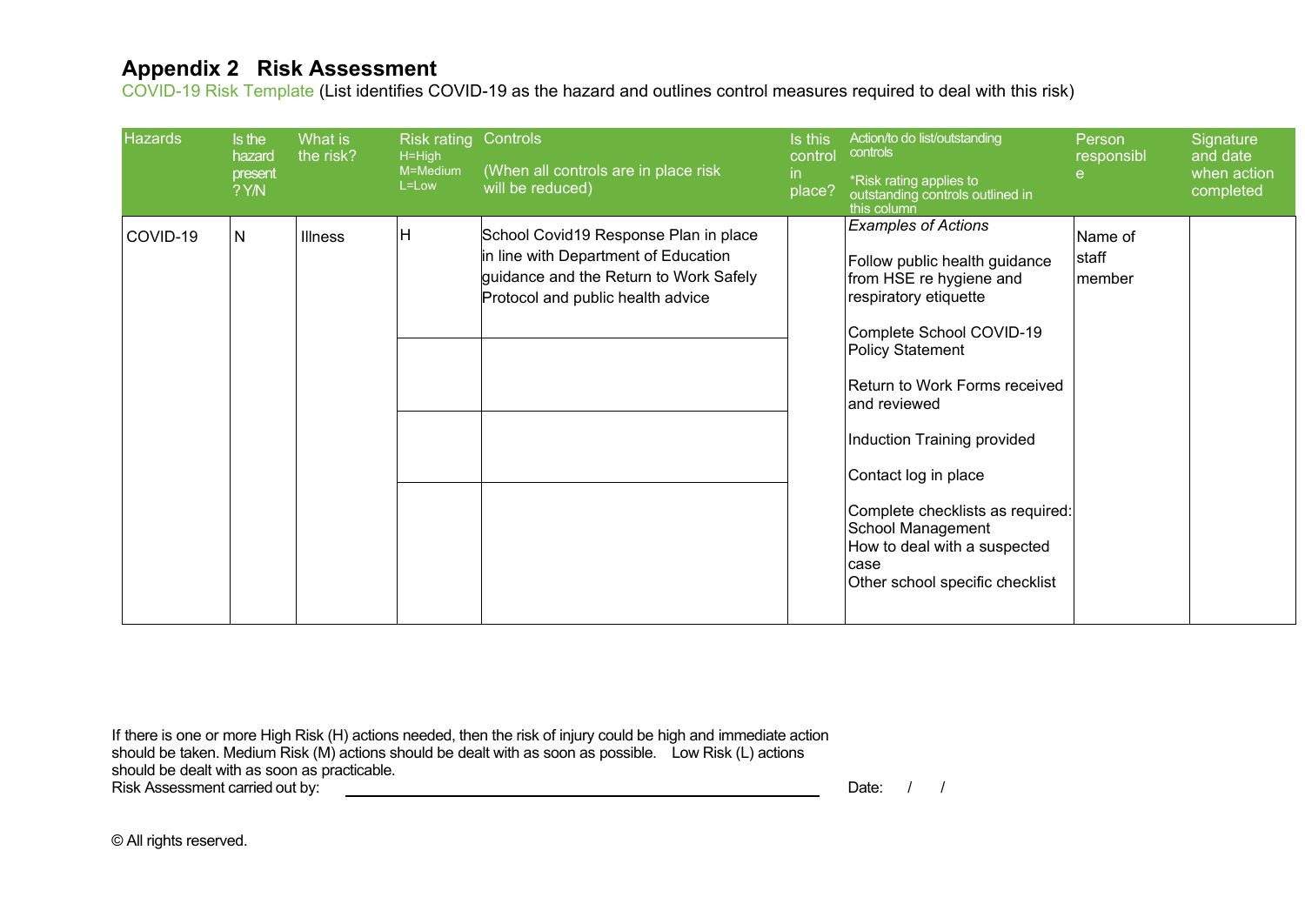### **Appendix 3 Contact Tracing Log**

| Name of<br><b>School</b><br><b>Address of</b> |                                                                              |  |             | <b>School Contact</b><br>Person<br>For Queries only: |                                 |                                              |                                                |
|-----------------------------------------------|------------------------------------------------------------------------------|--|-------------|------------------------------------------------------|---------------------------------|----------------------------------------------|------------------------------------------------|
| <b>School</b>                                 |                                                                              |  |             |                                                      | <b>Phone No</b><br><b>Email</b> |                                              |                                                |
| Name of<br><b>Visitor</b>                     |                                                                              |  |             |                                                      |                                 | $Yes \Box No \Box$                           | Was the visit pre-arranged with the Principal? |
| <b>Date of Visit</b>                          |                                                                              |  | <b>Time</b> | Entry<br>to school                                   | am $\square$ pm $\square$       | Exit<br>from School <b>School</b>            | am $\square$ pm $\square$                      |
| <b>Visitor Status</b>                         | Parent/Guardian □<br>Other $\Box$ Please complete: _<br>Contractor $\square$ |  |             |                                                      |                                 |                                              |                                                |
| <b>Contact</b><br>details of<br>visitor       | Company<br>Name<br>(if applicable)                                           |  |             |                                                      |                                 |                                              |                                                |
|                                               | Address                                                                      |  |             |                                                      |                                 |                                              |                                                |
|                                               | Contact No.                                                                  |  |             |                                                      | <b>Email Address</b>            |                                              |                                                |
|                                               | Reason for<br>Visit                                                          |  |             |                                                      |                                 |                                              |                                                |
|                                               | Who the visitor met (separate line required for each person the visitor met) |  |             |                                                      |                                 |                                              |                                                |
| <b>Name of Person visited</b>                 |                                                                              |  |             |                                                      | school                          | Length of time spent with each person in the |                                                |
|                                               |                                                                              |  |             |                                                      |                                 |                                              |                                                |
|                                               |                                                                              |  |             |                                                      |                                 |                                              |                                                |
|                                               |                                                                              |  |             |                                                      |                                 |                                              |                                                |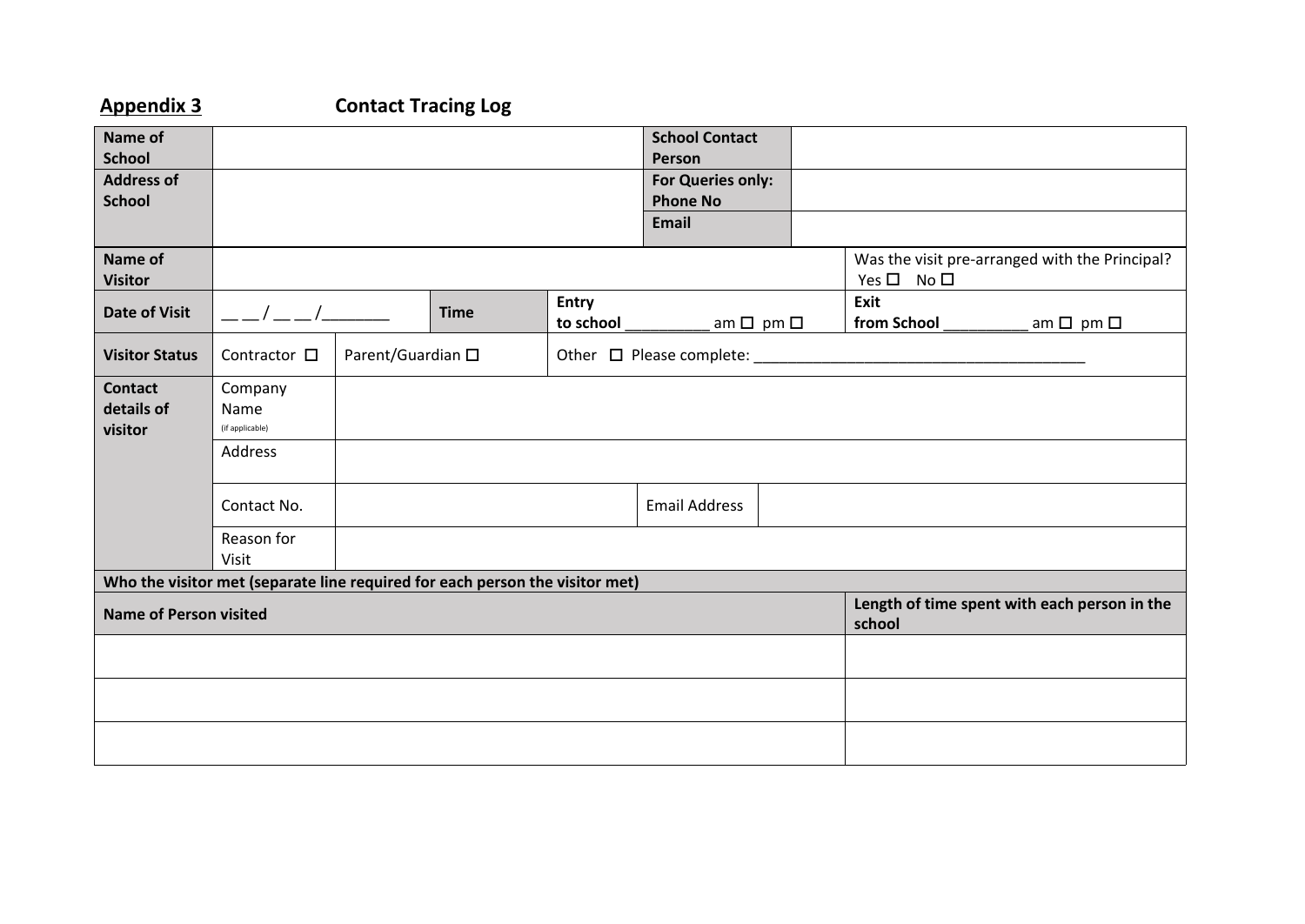## **Appendix 4 Checklist for School Management**

#### **Composite Checklist for Schools**

This checklist supports planning and preparation, control measures and induction needed to support a safe return to school for pupils, staff, parents and others.

For completion by the agreed person with overall responsibility of managing the implementation of the COVID-19 Response plan in line with the supports as agreed with Department of Education.

#### **Planning and Systems**

- 1. Is there a system in place to keep up to date with the latest advice from Government and Department of Education, to ensure that advice is made available in a timely manner to staff and pupils and to adjust your plans and procedures in line with that advice?
- 2. Have you prepared a school COVID-19 response plan and made it available to staff and pupils? Department guidance and templates provided
- 3. Have you a system in place to provide staff and pupils with information and guidance on the measures that have been put in place to help prevent the spread of the virus and what is expected of them?
- 4. Have you displayed the COVID-19 posters in suitable locations highlighting the signs and symptoms of COVID-19?
- 5. Have you told staff of the purpose of the COVID-19 contact log?
- 6. Have you a COVID-19 contact log in place to support HSE tracing efforts if required? (Contact log template attached).
- 7. Have you informed staff on the measures and provided a system for them to raise issues or concerns and to have them responded to?
- 8. Have you reviewed and updated risk assessments in line with DES advice to take account of any controls to help prevent the spread of COVID-19? (Risk template attached)
- 9. Have you updated emergency plans, if necessary to take account of the COVID-19 response plan? Staff
- 10. Have you made available to each staff member a COVID-19 return-to-work form to be completed and returned before they return to the workplace? (Template attached)
- 11. Have you request confirmation that the details in the Return to Work Form remain unchanged following periods of closure such as school holidays.
- 12. Are you aware of staff members who are at very high risk under the HSE guidance on people most at risk (HSE guidance on people most at-risk) and advised them of the DE agreed arrangements for management of those staff?
- 13. Have you advised staff and pupils they must stay at home if sick or if they have any symptoms of COVID-19?
- 14. Have you advised staff and pupils to follow public health advice if they are identified by the HSE as a close contact of a confirmed case of COVID-19 or if they live with someone who has symptoms of the virus.
- 15. Have you advised staff and pupils consult and follow latest Government advice in relation to foreign travel.
- 16. Have you told staff and pupils what to do and what to expect if they start to develop symptoms of COVID-19 in school, including where the isolation area is?
- 17. Have you advised staff and pupils to cooperate with any public health officials and the school for contact tracing purposes and follow any public health advice in the event of a case or outbreak in the school;
- 18. Have you advised staff of the availability of the supports of the occupational health and wellbeing programme through Spectrum Life?
- 19. Has a lead worker representative been identified (in line with the process agreed with the DE and education partners) and detailed at Section 4.3 of this plan to help advise staff and to monitor compliance with COVID-19 control measures in the school and taken measures to ensure all staff know who the representative is?

#### **Training and Induction**

20. Have you advised new staff to view the Department of Education's training materials which are available online?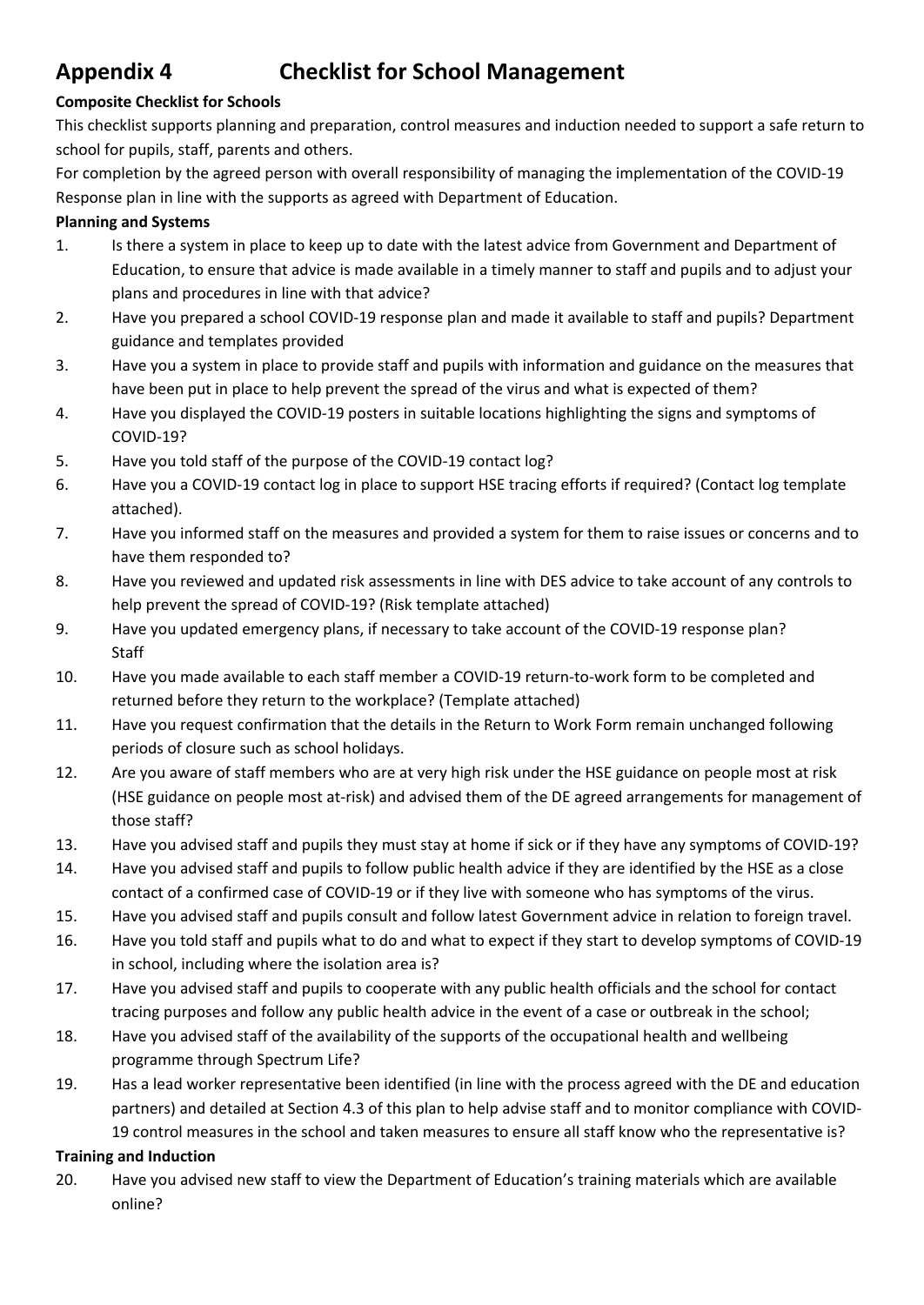- 21. Have you taken the necessary steps to update your school induction / familiarisation training to include any additional information relating to COVID-19 for your school?
- 22. Have first aiders, if available, been given updated training on infection prevention and control re: hand hygiene and use of PPE as appropriate?

#### **Buildings / Equipment**

- 23. If you have mechanical ventilation does it need cleaning or maintenance before the school reopens after periods of closure?
- 24. Does your water system need flushing at outlets following low usage to prevent Legionnaire's Disease?
- 25. Have you visually checked, or had someone check, all equipment in the school for signs of deterioration or damage before being used again?
- 26. Have you arranged for the school, including all equipment, desks, benches, doors and frequent touched surfaces points, to be cleaned once a day

#### **Infection Prevention Control Measures in place**

#### **Hand / respiratory hygiene**

- 27. Have you accessed supplies of hand sanitisers and any necessary PPE equipment in line with the interim HPSC health guidance from the national framework provided by the Department?
- 28. Are there hand washing/hand sanitising stations in place to accommodate staff, pupils and visitors adhering to hand hygiene measures in accordance with Department guidance?
- 29. Have arrangements been made for staff and pupils to have regular access to hand-washing/hand sanitising facilities as appropriate?
- 30. Are hand sanitisers easily available and accessible for all staff, pupils and visitors e.g. in each classroom and at entry and exit points to school buildings?
- 31. Have you made arrangements to ensure hand hygiene facilities are regularly checked and well-stocked?
- 32. Does the alcohol-based hand sanitiser have at least 60% ethanol or 70% isopropanol as the active ingredient?
- 33. Have you informed staff about the importance of hand washing?
- 34. Have you arranged for new staff to view how to wash their hands (with soap and water for at least 20 seconds) and dry them correctly through the use of the HSE video resource?
- 35. Have you shown new staff and pupils how to use hand sanitiser correctly and where hand-sanitising stations are located?
- 36. Have you displayed posters on how to wash hands correctly in appropriate locations?
- 37. Have you told staff and pupils when they need to wash their hands or use hand sanitiser? This includes:<br>
before and after eating and preparing food<br>
after coughing or sneezing<br>
after using the toilet
	-
	-
	-
	- where hands are dirty
	- before and after wearing gloves
	- before and after being on public transport
	- before leaving home
	- when arriving/leaving the school /other sites
	-
	- when entering and exiting vehicles<br>• after touching potentially contaminated surfaces
	- if in contact with someone displaying any COVID-19 symptoms
- 38. Has you told staff and pupils of the importance of good respiratory measures to limit the spread of the virus?<br>
avoid touching the face, eyes, nose and mouth<br>
cover coughs and sneezes with an elbow or a tissue<br>
d
	-
	-
	-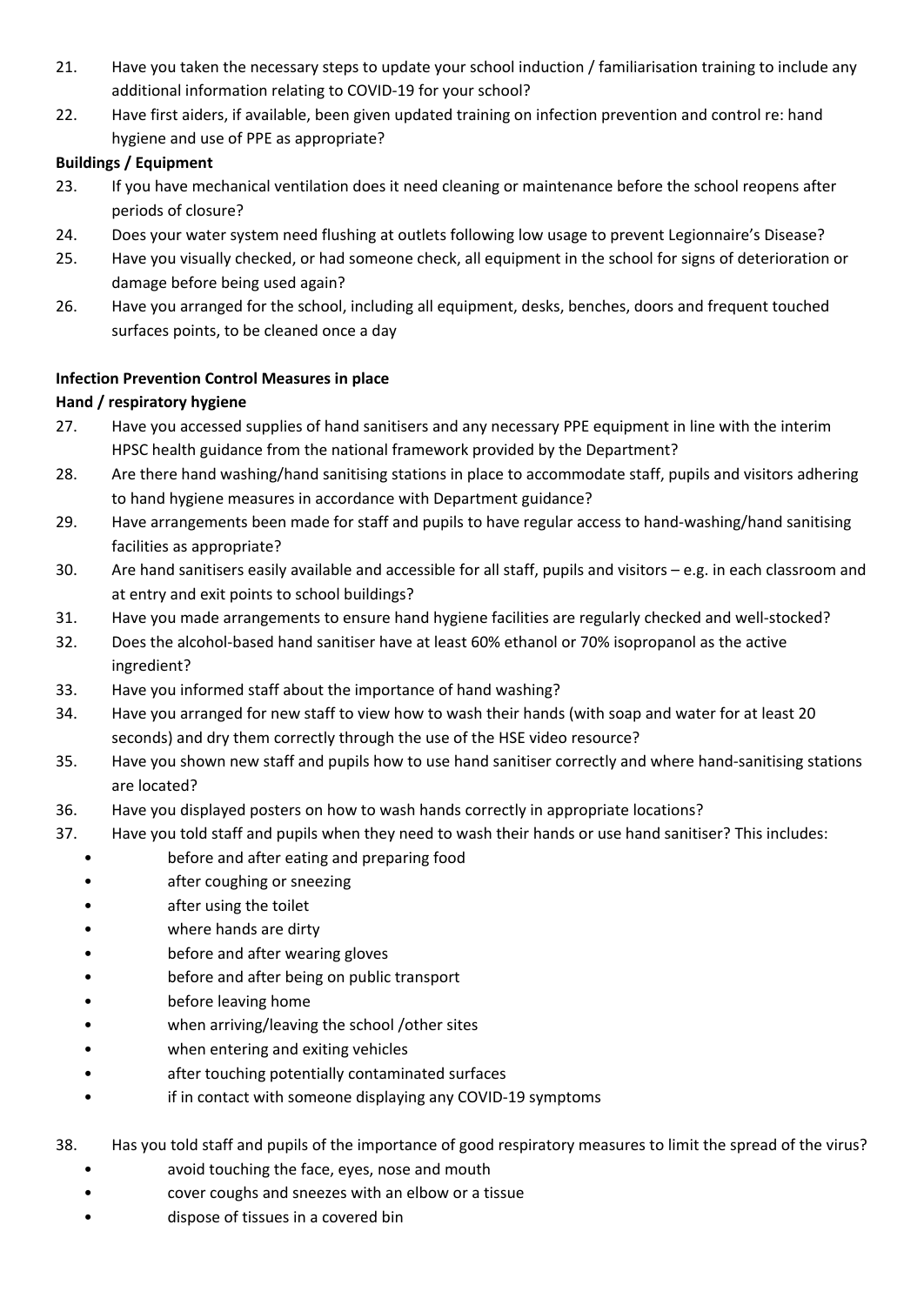#### **Physical Distancing:**

- 39. Have you identified all available school space to be used to maximise physical distancing?
- 40. Have you reviewed the templates provided by the Department of Education which show options for revised layout of school rooms to meet physical distancing requirements?
- 41. Have you arranged to revise the layout of the rooms and furniture as per the Department guidelines if necessary?
- 42. Have you arranged in each room that the teacher's desk should be at least 1m and where possible 2m away from pupil desks?
- 43. Have you arranged in each room that pupils would be at least 1m away from each other?
- 44. Have you allocated work stations consistently to the same staff and children rather than having spaces that are shared?
- 45. Have you structured pupils and their teachers into Class Bubbles (i.e. a class grouping which stays apart from other classes as much as possible) and discrete groups or "Pods" within those class bubbles to the extent that this is practical?
- 46. If you have divided a class into Pods, have you arranged at least 1m distance between individual Pods within the class bubble and between individuals in the pod, whenever possible?
- 47. Have you taken steps to limit contact and sharing of common facilities between people in different Class Bubbles (and Pods within those class bubbles) as much as possible?
- 48. Have you arranged Pod sizes to be as small as it is likely to be reasonably practical in the specific classroom context?
- 49. Have you arranged to the greatest extent possible for pupils and teaching staff to be consistently in the same Class Bubbles acknowledging that this will not be possible at all times?
- 50. Have you arranged where possible that different class bubbles to have separate breaks and meal times or separate areas at break or meal times?
- 51. Have you made arrangements to limit interaction on arrival and departure from school and in other shared areas?
- 52. Have you encouraged walking or cycling to school as much as possible?
- 53. Have you made arrangements, in so far as practicable, to open additional access points to school to reduce congestion?
- 54. Can you provide a one system for entering and exiting the school, where practical?
- 55. Have you arranged for staff meetings to be held remotely or in small groups or in large spaces to facilitate physical distancing?
- 56. Have you a system to regularly remind staff and pupils to maintain physical distancing
- 57. Have you advised staff not to shake hands and to avoid any physical contact?
- 58. Have you advised staff of the Department's guidance to achieve good ventilation
- 59. Have you checked any mechanical ventilation systems to ensure an adequate supply of fresh air is used

#### **Visitors to Schools**

- 60. Have you identified the activities that involve interacting with essential visitors to the school, made arrangements to minimise the number of such visitors and put in place measures to prevent physical contact, as far as possible?
- 61. Are there arrangements in place to inform essential visitors to the school of the measures to help prevent the spread of infection?
- 62. Have you a system in place for all visitors who do need to come to the school to make appointment, arrange to contact a central point and to record their visit using the contact tracing log?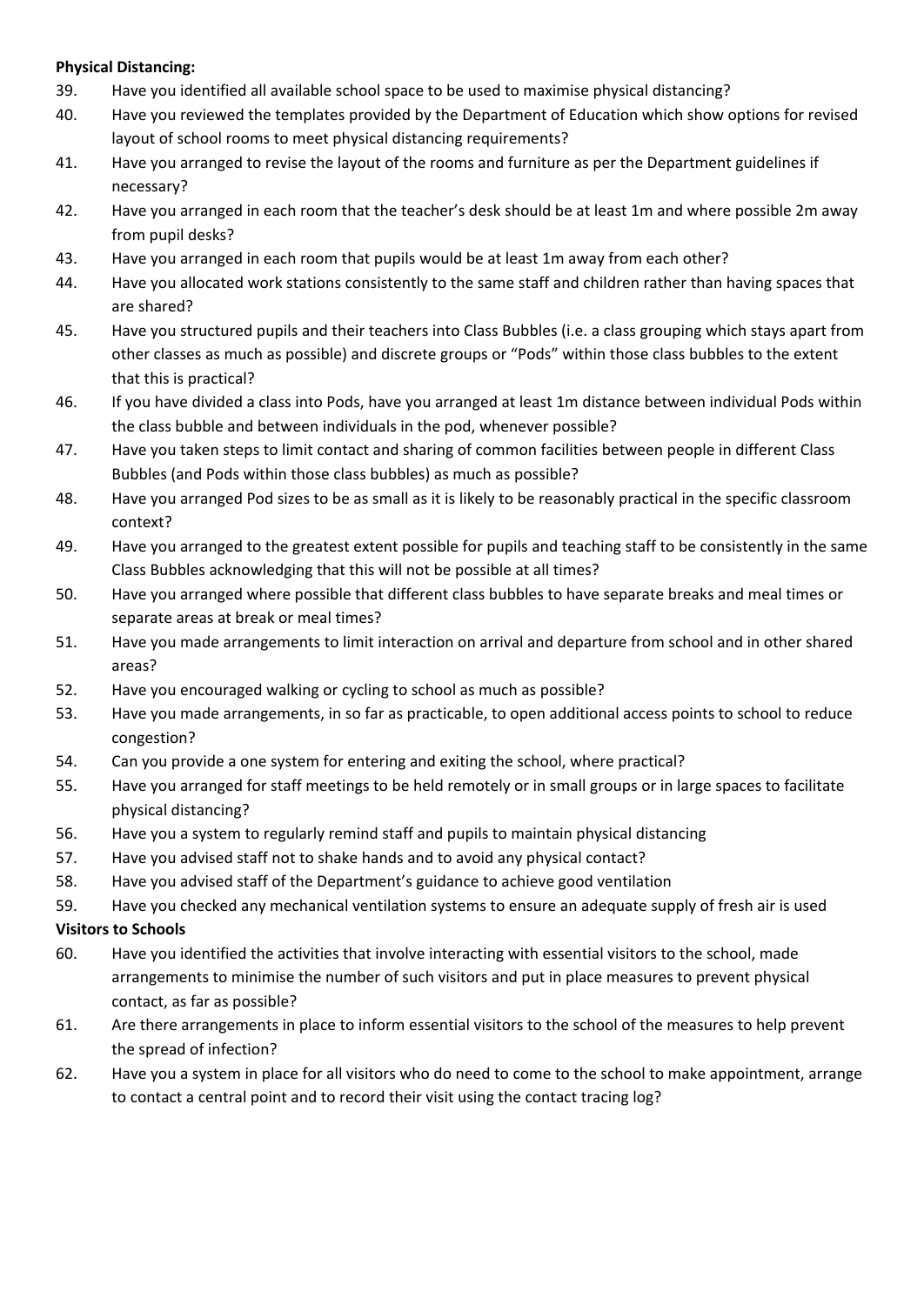# **Appendix 5 Checklist for dealing with a suspected case of COVID-19**

Staff members will be required to manage a suspected case in line with the protocol and training.

A nominated member of the school management team will be nominated as the designated contact person for ensuring that all aspects of the protocol to deal with suspected cases have been adhered to. Isolation Area

- 1. Have you identified a place that can be used as an isolation area, preferably with a door that can close?
- 2. The isolation area does not have to be a separate room but if it is not a room it should be 2m away from others in the room.
- 3. Is the isolation area accessible, including to staff and pupils with disabilities?
- 4. Is the route to the isolation area accessible?
- 5. Have you a contingency plan for dealing with more than one suspected case of COVID-19?
- 6. Are the following available in the isolation area(s)?
	- Tissues
	- Hand sanitiser
	- Disinfectant/wipes
	- Gloves/Masks
	- Waste Bags
	- Bins

#### **Isolating a Person**

- 7. Are procedures in place to accompany the infected person to the isolation area, along the isolation route with physical distancing from them?
- 8. Are staff familiar with this procedure?
- 9. Have others been advised to maintain a distance of at least 2m from the affected person at all times?
- 10. Is there a disposable mask to wear for the affected person while in the common area and when exiting the building?

#### **Arranging for the affected person to leave the school**

- 11. Staff have you established by asking them if the staff members feel well enough to travel home?
- 12. Pupil have you immediately contacted their parents/guardians and arranged for them to collect their pupil? Under no circumstances can a pupil use public or school transport to travel home if they are a suspected case of COVID-19.
- 13. The affected person should be advised to avoid touching other people, surfaces and objects.
- 14. The affected person been advised to cover their mouth and nose with disposable tissue(s) when they cough or sneeze, and to put the tissue in the bin.
- 15. Has transport home or to an assessment centre been arranged if the affected person has been directed to go there by their GP?
- 16. Has the affected person been advised not to go to their GP's surgery or any pharmacy or hospital?
- 17. Has the affected person been advised they must not use public transport?
- 18. Has the affected person been advised to continue wearing the face mask until the reach home?

### **Follow up**

- 19. Have you carried out an assessment of the incident to identify any follow-up actions needed?
- 20. Are you available to provide advice and assistance if contacted by the HSE?

### **Cleaning**

- 21. Have you taken the isolation area out-of-use until cleaned and disinfected?
- 22. Have you made arrangements to clean and disinfect any classroom space where the staff or pupils were located?
- 23. Have you arranged for cleaning and disinfection of the isolation area and any other areas involved, as soon as practical after the affected person has left the building?
- 24. Have the cleaners been trained in dealing with contaminated areas and supplied with the appropriate PPE?).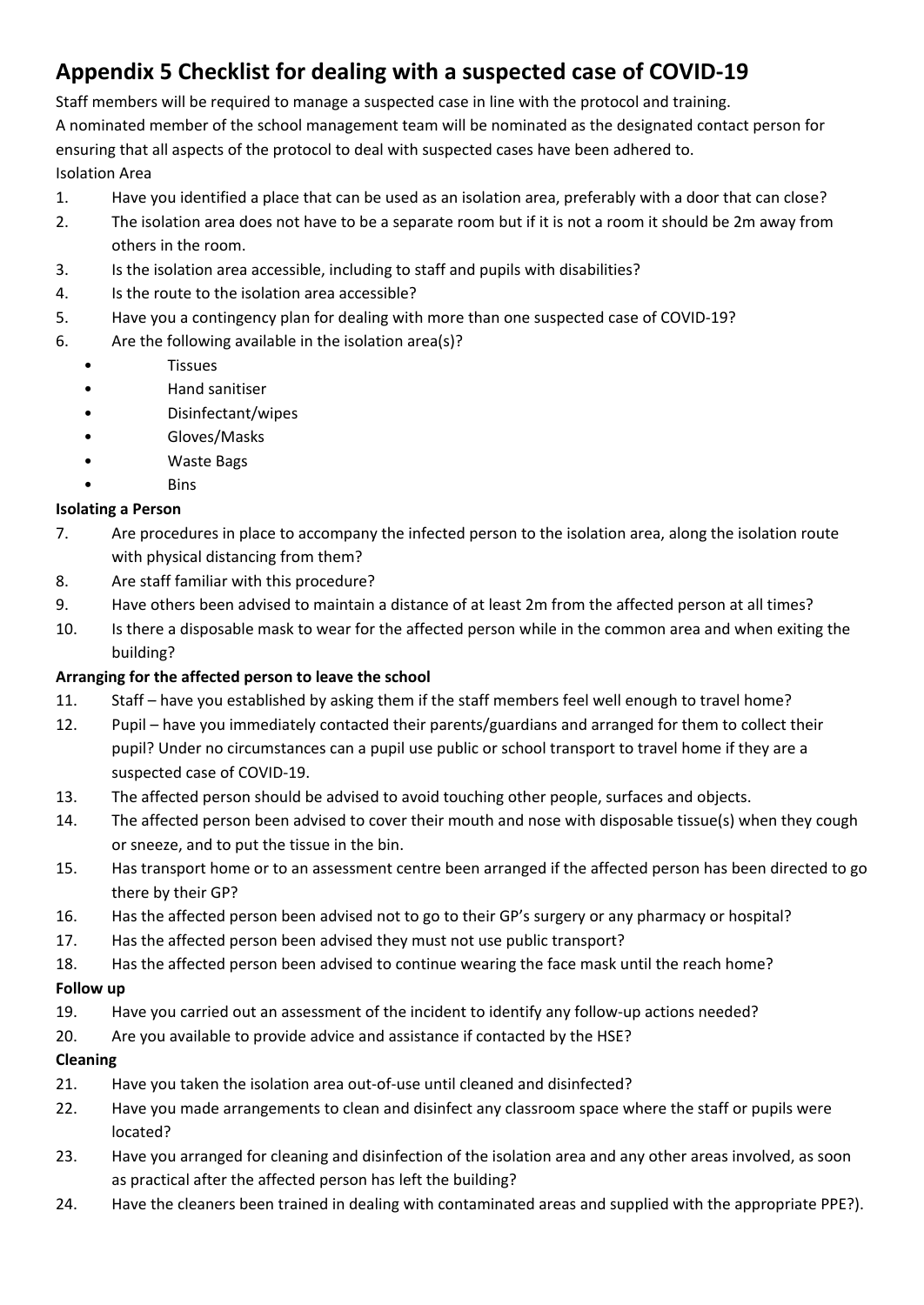# **Appendix 6 Checklist Lead Worker Representative**

- 1. Have you agreed with your school to act as a Lead worker representative for your school?
- 2. Have you been provided with information and training in relation to the role of lead worker representative if you are new to the role?
- 3. Are you keeping up to date with the latest COVID-19 advice from Government?
- 4. Are you aware of the signs and symptoms of COVID-19?
- 5. Do you know how the virus is spread?
- 6. Do you know how to help prevent the spread of COVID-19?
- 7. Have you watched and do you understand the online Induction Training provided by the Department of Education before returning to school?
- 8. Are you helping in keeping your fellow workers up to date with the latest COVID-19 advice from Government?
- 9. Have you completed the COVID-19 return-to-work form and given it to your school? (Department template Return-to-Work form available)
- 10. Are you aware of the control measures your school has put in place to minimise the risk of you and others being exposed to COVID-19? (Checklist for School Management available)
- 11. Did your school consult with you when putting control measures in place? Control measures have been agreed centrally between the Department and education partners. Consultation at school level should take place on any specific local arrangements necessary to implement the protocol
- 12. Have you a means of regular communication with the person with overall responsibility for the school COVID-19 plan?
- 13. Are you co-operating with your school to make sure these control measures are maintained?
- 14. Have you familiarised yourself with the cleaning requirements needed to help prevent cross contamination? (Checklist for Cleaning and Disinfection available)
- 15. Have you been asked to walk around and check that the control measures are in place and are being maintained?
- 16. Are you reporting immediately to the person with overall responsibility for the school COVID-19 plan any problems, areas of non-compliance or defects that you see?
- 17. Are you keeping a record of any problems, areas of non-compliance or defects and what action was taken to remedy the issue?
- 18. Are you familiar with what to do in the event of someone developing the symptoms of COVID-19 while at school?
- 19. Are you co-operating with your school in identifying an isolation area and a safe route to that area? (Checklist for dealing with suspected case of COVID-19 available)
- 20. Are you helping in the management of someone developing symptoms of COVID-19 while at school?
- 21. Once the affected person has left the school, are you helping in assessing what follow-up action is needed?
- 22. Are you helping in maintaining the contact log?
- 23. Have you been made aware of any changes to the emergency plans or first aid procedures for your school?
- 24. Are you making yourself available to fellow staff to listen to any COVID-19 control concerns or suggestions they may have?
- 25. Are you raising those control concerns or suggestions with your school and feeding back the response to the worker who raised the issue?
- 26. Are you aware of the availability of the Spectrum Life Wellbeing Together Programme?